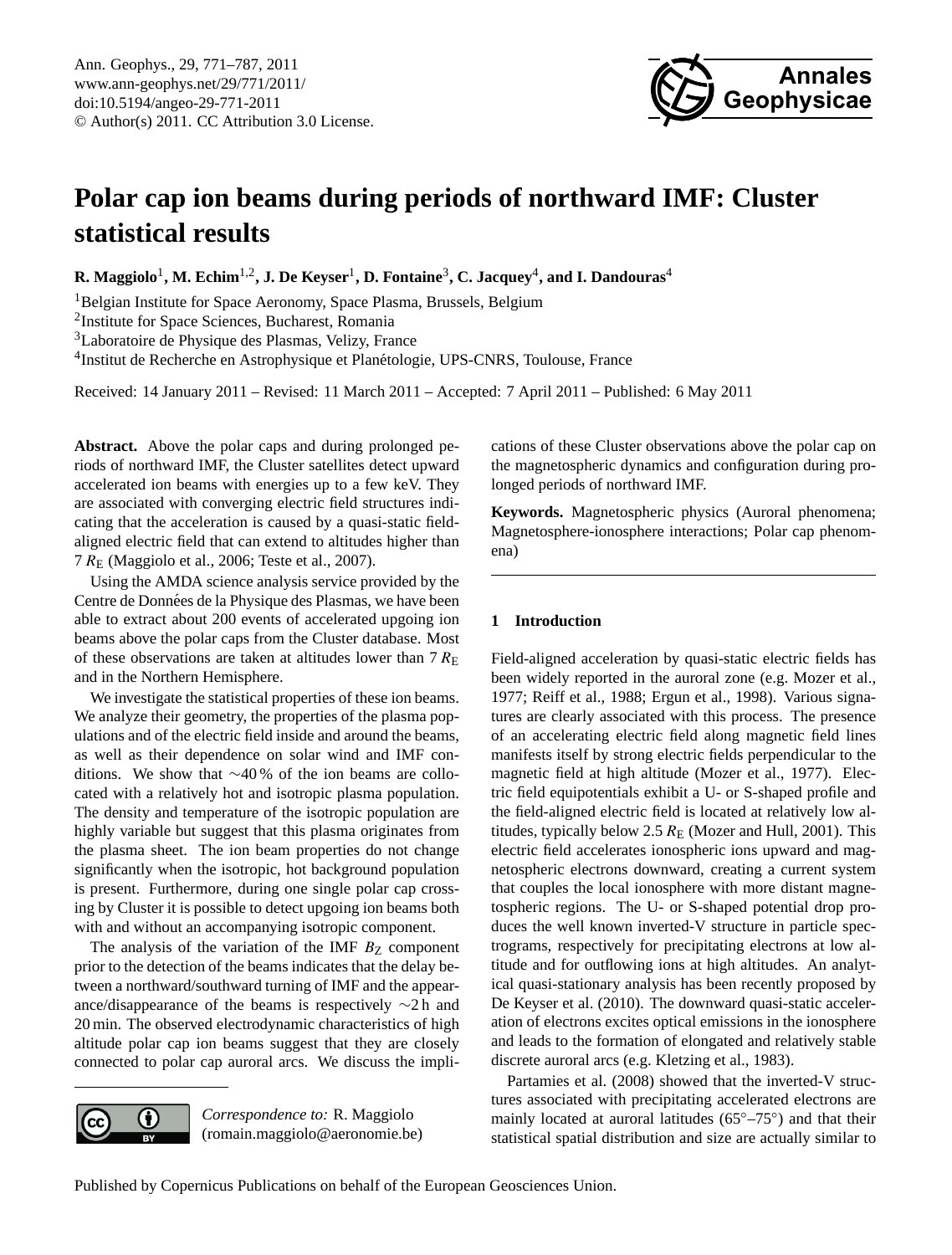those of discrete auroral arcs as observed from the ground. Partamies et al. (2008) also reported detection of inverted-V structures at invariant latitudes higher than 80◦ . Fieldaligned acceleration by parallel electric fields at high invariant latitude, above the polar caps, has been reported since the 1980s (see the review by Zhu et al., 1997, for a detailed historic account).

Evidence for electron inverted-V spectra associated with optical emissions and discrete arcs above the polar caps was given by low altitude spacecraft like S3-2 (Burke et al., 1982). Frank et al. (1986) showed similar observations by the DE spacecraft for theta aurora. Optical emissions in the polar caps are a typical feature of the northward IMF polar caps. They consist of discrete and elongated optical structures that are generally oriented in the sun-earth direction and have relatively long lifetimes. Several endeavors have been made to classify the polar cap arcs depending on their location, geometry, and shape or connection to the auroral oval (see the review by Zhu et al., 1997). While they have been widely studied, mainly from optical data and low altitude spacecraft data, the physical processes that generate polar cap arcs are still unclear.

At high altitude and above the polar caps, outflowing ion beams with inverted-V structures have been observed by Cluster at altitudes ranging from 4 to  $8 R<sub>E</sub>$  during prolonged periods of northward IMF (Maggiolo et al. 2006). These ion beams are locally accelerated by quasi-static electric field structures with a field-aligned electric field extending to higher altitude (up to  $5 R_{\rm E}$ ) than the parallel E-field of the auroral zone. Teste et al. (2007) showed that the upgoing field-aligned ion beams detected above the polar caps are surrounded by upgoing electron beams. The upgoing ion and electron beams form a succession of upward and downward current sheets of similar intensity, suggesting a local closure of this current system. A detailed examination of one particular event showed that the ion outflow structure was elongated in the  $X_{GSE}$  direction and had a lifetime of more than 30 min.

The purpose of this paper is to study the statistical properties of the high latitude upgoing ion beams measured by Cluster above the polar caps. One main goal of this study is to compare the statistical properties of polar cap ion beams (PCIB) to that of polar cap arcs and of inverted-V structures observed in the auroral zone. The paper is organized as follows: Sect. 2 describes the data and the method developed to select the ion events; Sect. 3 presents a statistical analysis of the ion properties inside the beams, as well as of beam geometry and size. Sections 4 and 5 discuss the dependence on IMF and solar wind plasma properties and the location of PCIB. In the last section, we summarize the results and discuss them in the context of the magnetospheric configuration during prolonged periods of northward IMF.

#### **2 Instrumentation and event selection**

The four identical Cluster satellites were launched in 2001 on an elliptical orbit (4.0 × 19.6  $R_{\rm E}$ ) with an inclination of 90°. A detailed description of the Cluster mission can be found in Escoubet et al. (2001).

Ion data are provided by the Cluster Ion Spectrometers (CIS) onboard the Cluster spacecraft 1, 3 and 4 (Reme et ` al., 2001).

In addition, we use electric field data from EDI (Paschmann et al., 2001) and/or EFW experiments (Gustafsson et al., 1997). Note that EFW computes the two spin plane components of the electric field (Dawn-Dusk and Sun-Earth) from the tip-to-tip electric potential difference between probes at the ends of two booms deployed on the Cluster spacecraft. The third component of the electric field is computed by assuming that the electric field along the magnetic field direction is null. Magnetic field data come from the Cluster Fluxgate Magnetometers (FGM) (Balogh et al., 2001).

We define a PCIB as a region where the ion bulk velocity is strongly aligned with the magnetic field, surrounded by lobe plasma and accelerated by a quasi-static electric field. The typical signature of quasi-static acceleration is the presence of a convergent electric field with a potential drop across the beam comparable to the upgoing ion energy. All these characteristics have been integrated into a procedure for semiautomatic detection of events. The event selection proceeds in two steps.

(1) An automatic detection of upgoing ion beams inside the lobes using AMDA, a tool developed by the CDPP (the French national data center for natural plasmas of the solar system), and (2) a user-controlled cross-check of "bad" events, including the verification that the ion beam acceleration is consistent with a quasi-static electric field. Let us detail the two steps below.

AMDA makes a conditional search on satellite data and gives as an output the time periods when mathematical conditions specified by the user are satisfied. In our study we used a combination of conditions on the ion moments determined by the CIS/HIA detector onboard Cluster. The method and results for each condition are illustrated in Fig. 1.

The first condition (A) was to detect field-aligned ion beams. We browsed CIS/HIA ion data to find time periods when (A.1) the ion velocity along the magnetic field was higher than  $70 \text{ km s}^{-1}$ , and (A.2) the ion density was higher than 0.03 cm−<sup>3</sup> . The ion density threshold was defined in order to remove low density regions (typically inside the lobes) where counting rates are too low to give an accurate estimate of the ion velocity.

The lobe region is populated by cold plasma undetected by the HIA experiment, as it is not energetic enough to overcome the positive spacecraft potential and reach the CIS detector. Thus, to automatically detect the lobe region in the HIA dataset, we used a criterion on density. This second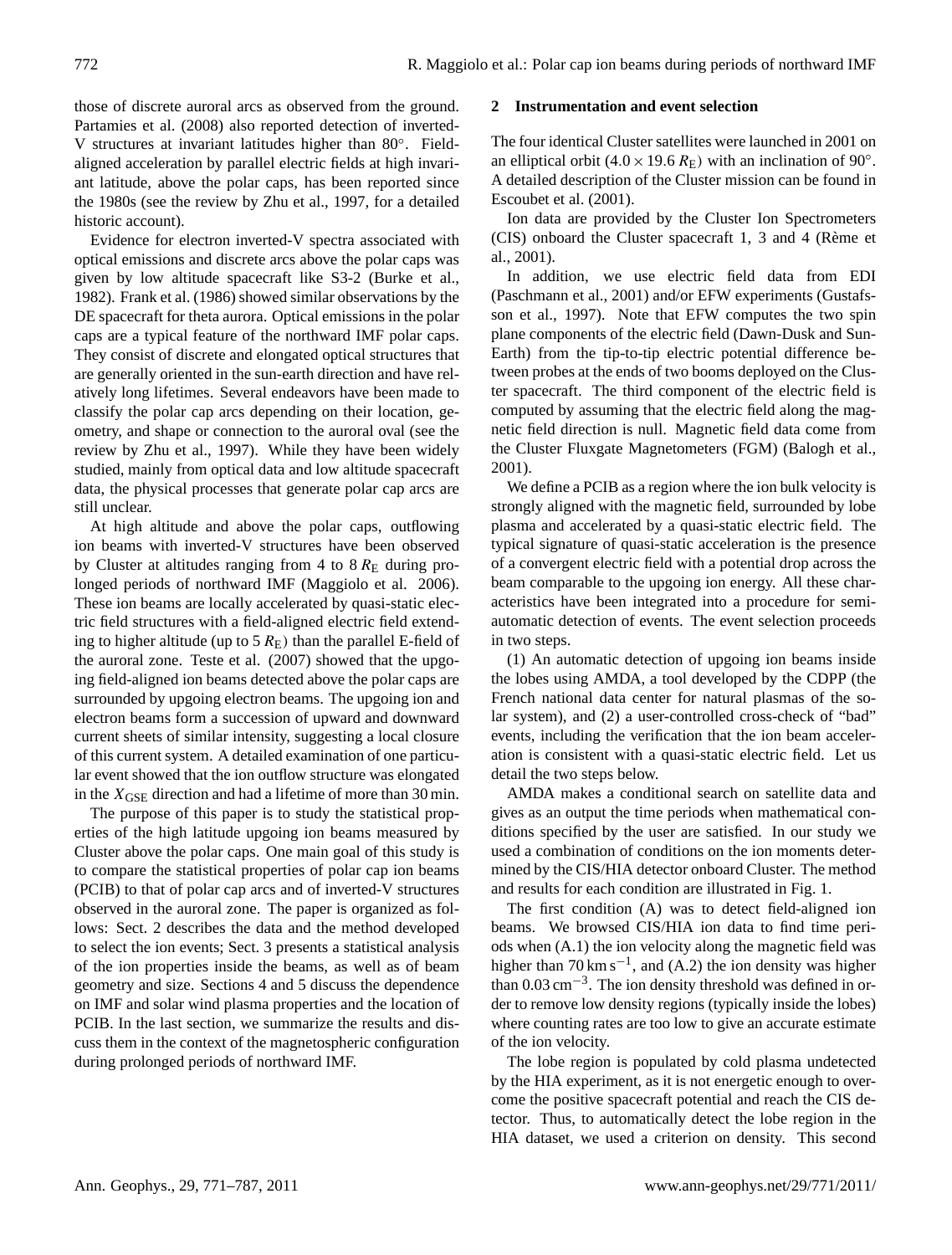

**Fig. 1.** Data from Cluster 1 on 18 May 2003. From top to bottom: ion pitch angle distribution from HIA for all ions; time-energy spectrogram from HIA for all ions; ion density computed from HIA; ion parallel velocity computed from HIA. The horizontal colored lines at the bottom of the figure represent the time periods when condition A ( $n > 0.03$  cm<sup>-3</sup> and  $V_{par} > 70$  km s<sup>-1</sup>) is satisfied (light blue) and when condition B  $(n < 0.03 \text{ cm}^{-3})$  is satisfied (green). The orange horizontal line represents the condition B', which is the extension ( $\pm 2 \text{ min}$ ) of condition B. The time periods delimited by vertical red dashed lines and indicated by red arrows correspond to the intersection between condition A and  $B'$ .

condition (B) is satisfied when the measured plasma density is lower than  $0.03 \text{ cm}^{-3}$ . The size of the region where this condition is satisfied may depend on the IMF orientation favoring specific IMF orientation in our event selection procedure. Indeed, during periods of southward IMF, part of the lobe region may be filled by ionospheric ions outflowing from the cusp/cleft region and energetic enough to be detected by HIA (Maggiolo et al., 2006; Nilsson et al., 2006). On the other hand, during periods of northward IMF the lobe region shrinks (e.g. Makita et al., 1983). However, there is observational evidence that most of the time – and whatever is the IMF orientation – there exists a lobe region only populated by cold plasma undetected by particle detectors (e.g. Moore et al., 1997; Engwall et al., 2009). Thus, condition B can be satisfied for any IMF orientation.

Finally, to obtain the time periods when Cluster detects field-aligned ion beams inside the lobe region we combined these two conditions. Obviously, because of the density threshold, condition A and B exclude each other. We thus defined a new condition  $B'$  by extending the time periods satisfying condition B by  $\pm 2$  min.

The intersection between condition A and B' correspond to periods when field-aligned ion beams are detected by Cluster in the magnetospheric lobes. Figure 1 shows CIS/HIA data

when Cluster detects upward accelerated ion beams above the polar caps. This example illustrates how the conditions defined for the AMDA tool are able to automatically detect the upgoing ion beams above the polar cap. Note that no condition has been given on the Cluster orbit and that the regions of interest, i.e. the magnetospheric lobes, are selected by a criterion on particle density (condition B).

Some of the events selected automatically do not correspond exactly to what is expected. First, ion beams located at the lobe-plasma sheet interface do satisfy our condition  $(A + B')$ ; nevertheless they are observed at the poleward boundary of the auroral oval and are not surrounded by lobe plasma on both sides and have therefore been removed from our database.

We also removed events that satisfied our condition  $(A + B')$  due to spurious values of the density and/or velocity, like is the case, for instance, at times when the CIS/HIA experiment changes its operating mode.

Outflowing ions originating from the cusp/cleft region are frequently observed in the lobes. They are accelerated at low altitude above the dayside polar ionosphere and are transported in the tailward direction by the convection electric field. As shown by Maggiolo et al. (2006), they have energy and temperature signatures similar to the PCIB and can also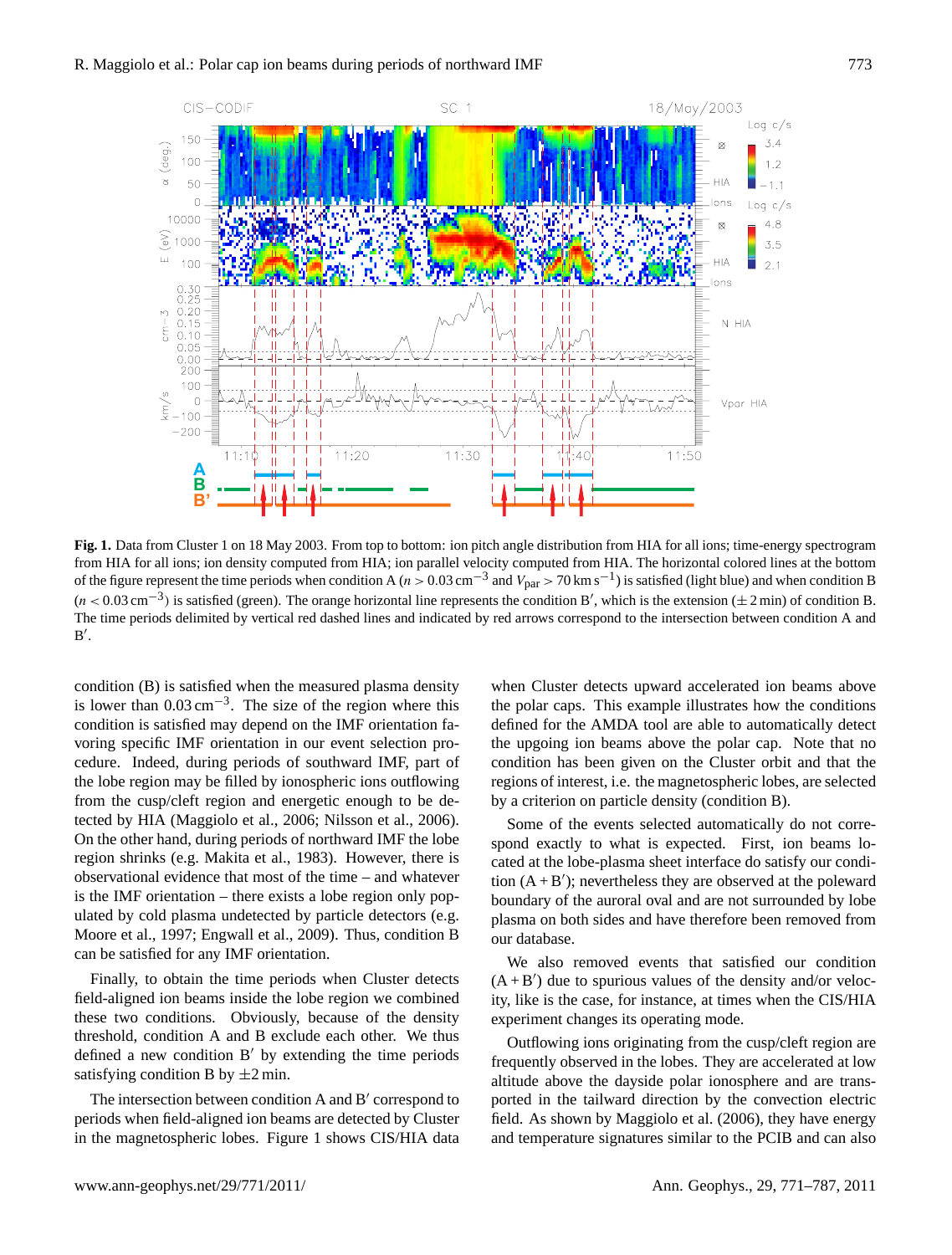

**Fig. 2.** Data from Cluster 1 on 1 April 2004. From top to bottom: ion pitch angle distribution from HIA for all ions; time-energy spectrogram from HIA for all ions; time-energy spectrogram from CODIF for  $O^+$ ; time-energy spectrogram from CODIF for  $H^+$ ; GSE components of the perpendicular electric field as given by EFW; electric potential along the spacecraft trajectory computed from EFW data (black curve) and energy of the maximum of ion fluxes (red curve). The polar cap ion beam is detected between 06:42 UT and 06:46 UT.

display energy variations resembling inverted V structures. Despite these similarities, cusp/cleft outflows can be distinguished from PCIB without any ambiguity. Indeed, while they move upward along the magnetic field lines, ions from the cusp/cleft drift at the ExB velocity perpendicularly to the magnetic field. The resulting velocity filter effect provides a mass dispersion. Consequently, at a given location above the polar caps, ions of different masses are well separated in energy. This is clearly observed by Cluster. Maggiolo et al. (2006) reported energy ratio between  $O^+$  and  $H^+$  around 4 at distances of  $5-9$   $R_E$  and Nilsson et al. (2006) around 16 in the 5 to  $14 R<sub>E</sub>$  distance region. This characteristic of cusp/cleft ion outflows rules out any confusion between them and PCIB. We removed cusp/cleft ion outflows from our database by checking that the ion field-aligned acceleration was electrostatic. As illustrated in Fig. 2, we verified that (i)  $H^+$  and  $O^+$  had the same energy, (ii) the ion beams are associated with strong perpendicular electric fields, and (iii) the electric potential integrated along the Cluster orbit is matching the ion beam energy.

The algorithm described above has been applied to Cluster 1 data from the beginning of 2001 to the end of 2006, and identified a set of 185 events. Our selection criteria on density, velocity, and electric field signature are somewhat arbitrary. Therefore, it is possible that the real number of events is larger. Note that only 15 events are located in the Southern Hemisphere. This is an effect of the Cluster orbit (see Sect. 5) and doesn't imply that PCIB are more frequent in the Northern Hemisphere. However, as 92 % of the events of our dataset are located in the Northern Hemisphere, our results are only representative of PCIB located in this hemisphere.

#### **3 Properties of PCIB**

This section focuses on the properties of the ion populations detected inside the acceleration structures, on the orientation and size of the beams, and on the estimation of the total ion outflow associated with PCIB.

#### **3.1 Energy of locally accelerated PCIB**

The outflowing ions have temperatures of the order of tens of eV and contain a significant amount of  $O^+$  ions. They are strongly field-aligned and move in the tailward direction along the magnetic field. We can therefore conjecture that their origin is the ionosphere.

The properties of the outflowing ions in the center of the beams – where the ion energy is maximal – are summarized in Fig. 3.

Figure 3a shows the distribution of the energy of the peak flux as given by the HIA experiment. The typical ion energy is below 500 eV with an average energy of about 370 eV. However, there is a high energy tail in this distribution and some beams may reach energies up to ∼2 keV. Note that because of the condition on parallel velocity defined for the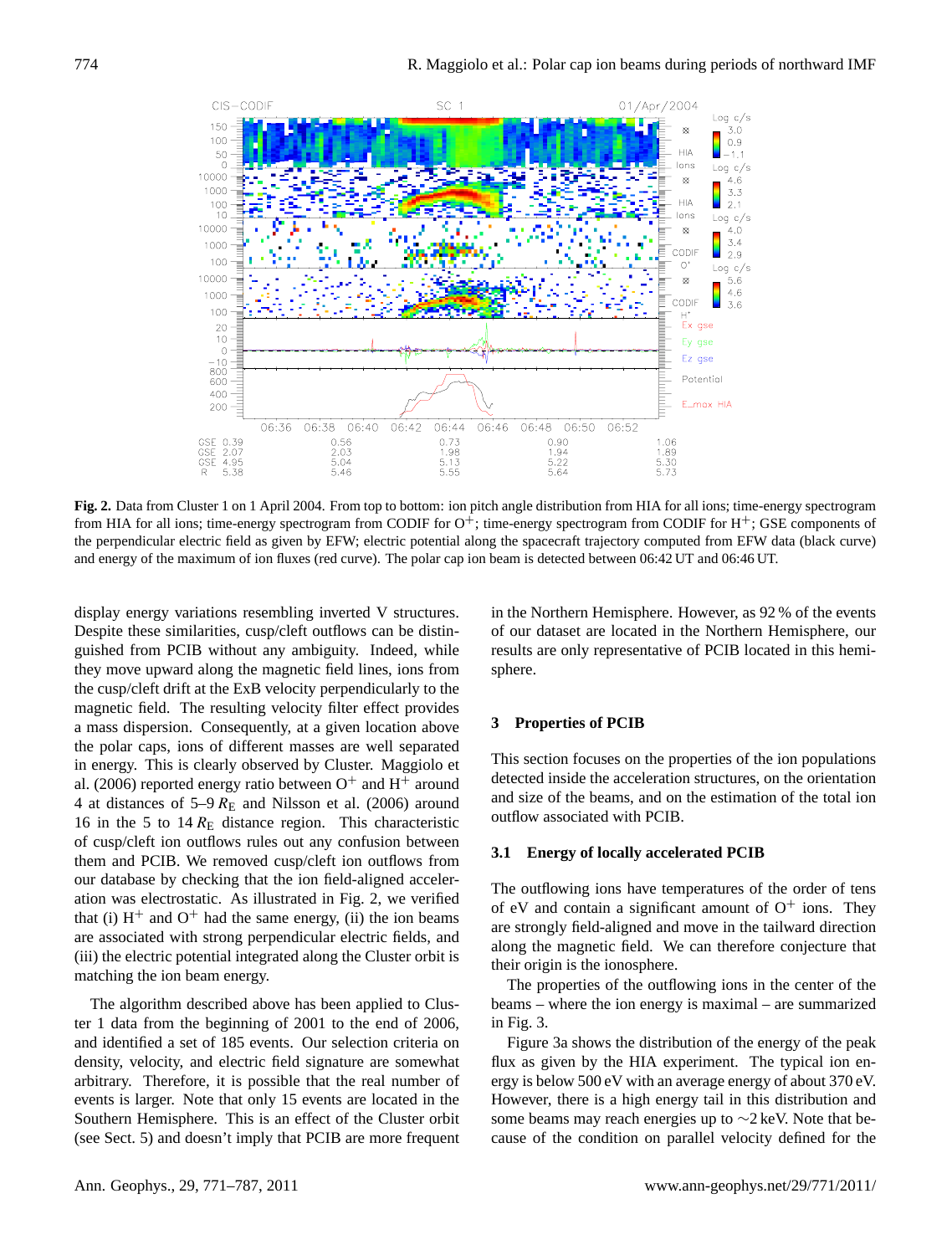

Fig. 3. Properties of PCIB. (a) Ion energy of the peak flux computed from HIA. (b)  $O^+$  to H<sup>+</sup> density ratio computed from CODIF. **(c)** Outflowing ions density computed from HIA (grey bars) and from CODIF (white bars). There are less data points for CODIF than for HIA, as CODIF was off after April 2005. For better comparison the distributions have been normalized. The ion density computed from CODIF is the sum of the density of outflowing  $H^+$  and  $O^+$ . The contribution of other species is considered as negligible. **(d)** Particle flux mapped to ionospheric altitude (100 km). The green bars stand for  $O^+$  and the blue bars for  $H^+$ , and the red bars correspond to the total flux (obtained by summing  $O^+$  and  $H^+$  flux).

automatic detection of events, ion beams with energies below 25 eV are excluded from this distribution.

The energy of the outflowing ion beams corresponds to the energy to which they have been accelerated along the magnetic field and thus to the field-aligned potential drop between the ionosphere and the Cluster spacecraft. The satellite altitude may influence the observed peak energy when the spacecraft is located inside the acceleration region. Consequently the acceleration that occurs above Cluster can be missed. Indeed, the study by Maggiolo et al. (2006) revealed that the field-aligned electric field can extend above Cluster altitude. However, for the events presented in that study, at least 75 percent of the total field aligned potential drop was located below Cluster altitude. Furthermore, we found no correlation between Cluster altitude and the peak energy in our dataset. So we conclude that the ion peak energy is a good proxy of the total field-aligned potential drop and that the bias due to Cluster altitude in the energy distribution is low.

In contrast to the auroral zone, where the total fieldaligned potential drop ranges in most cases from 2 to 4 keV and can reach ∼15 keV (e.g. Partamies et al., 2008), above the polar caps, it is almost one order of magnitude lower. However, in both regions the distribution of the field-aligned potential displays similar profiles with more events at low energies and a tail at high energies with a decreasing exponential profile (with a characteristic energy of ∼400 eV for PCIB).

#### **3.2 Density and composition of PCIB**

Figure 3b, c, and d, respectively, shows the distribution of the  $O^+$  to  $H^+$  number density ratio from CODIF, the total ion density obtained from CIS/HIA and CIS/CODIF, and the total ion flux. Note that the CODIF detector onboard Cluster 1 was off after April 2005 so that there are less data points for ion composition and CODIF density than the number of events in our dataset.

The total density obtained from HIA, which is computed assuming that the plasma is composed of protons only, and the total density obtained from CODIF, which is computed by summing the measured  $H^+$  and  $O^+$  densities, don't differ significantly. Indeed, while the composition of the beams is highly variable, oxygen ions rarely dominate the number density and the average composition of beams is  $\sim$ 1/3 of O<sup>+</sup> and  $\sim$ 2/3 of H<sup>+</sup>. As a consequence, the presence of O<sup>+</sup> ions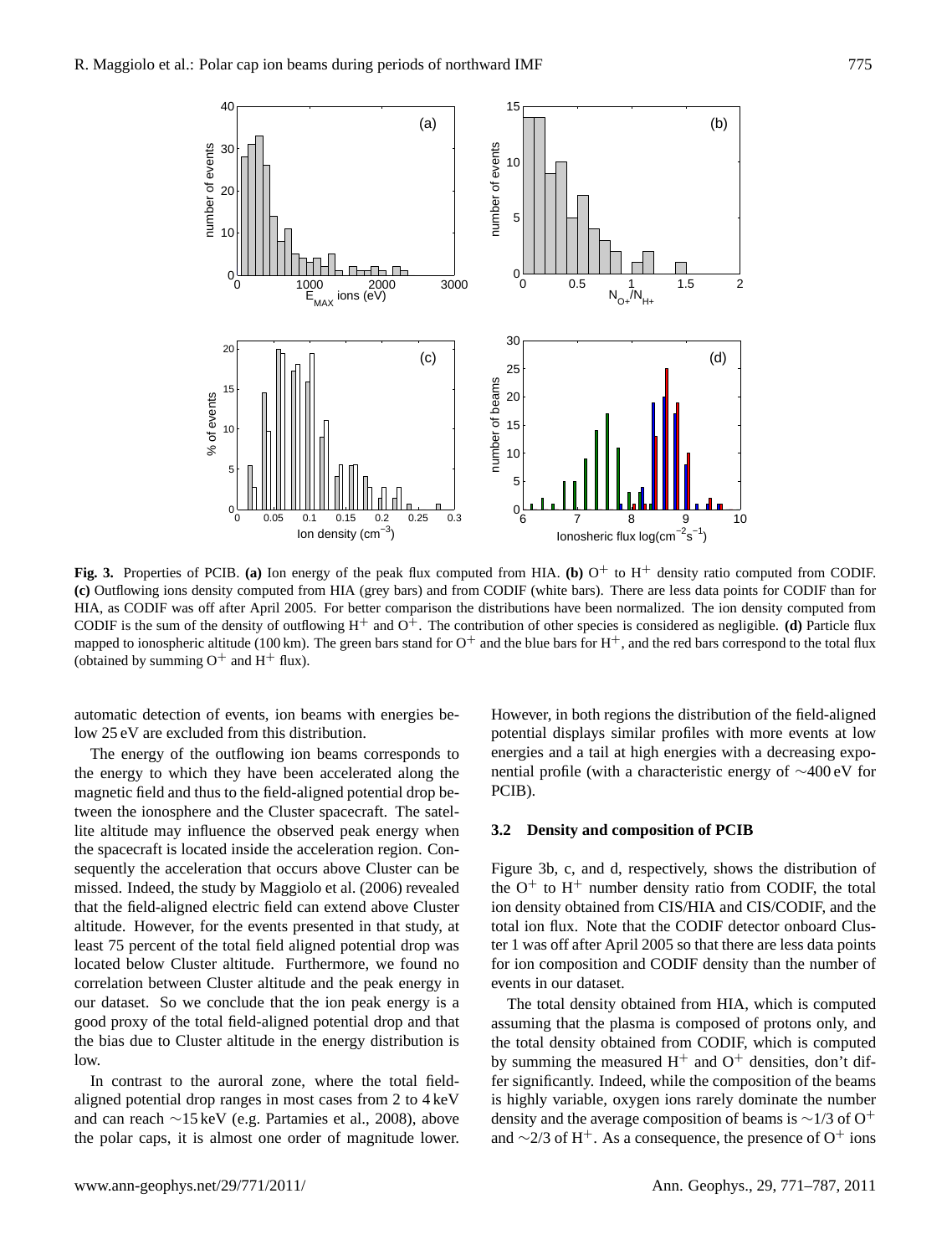

Fig. 4. Left panel: Projection in the XY<sub>GSE</sub> plane of the axis tangential to the ion beams and perpendicular to the magnetic field, evaluated from the MVA analysis of electric field data. The grey dotted lines delimit the region where the angle between this axis and the  $X_{\text{GSE}}$  axis is lower than 40 $^{\circ}$ . Right panel: Ion beams thickness at ionospheric altitude (100 km).

in these beams may not alter significantly the density computed by HIA. Both CODIF and HIA reveal that the density rarely exceeds  $0.2 \text{ cm}^{-3}$ . The average value given by these two experiments is respectively 0.097 and 0.091 cm<sup>-3</sup>. The plasma composition inside these beams is similar to the polar wind composition. Indeed, a statistical study by Su et al. (1998) using plasma composition measurements by the TIDE experiment onboard the POLAR spacecraft estimated the average proportion of  $O^+$  at about 20% in the polar wind. Furthermore, the average cold ion density as estimated by Engwall et al. (2009) with Cluster in the lobe regions is 0.14 cm<sup>-3</sup>. PCIB differ from polar wind only by their temperature, which is typically of the order of tens of eV compared to  $\sim$ 0.2–0.3 eV for polar wind (e.g. Yau et al., 2007). It is actually not surprising as heating is expected both at low and high altitude. At ionospheric altitudes, plasma precipitation may excite lower hybrid waves in the upper ionosphere. These waves can lead to a transverse heating of the ionospheric ions by tens or hundreds of eV (Chang and Coppi, 1981). At higher altitudes, field aligned particle with different velocities are likely to excite instabilities that drive wave activity leading to ion heating (e.g. Bergmann et al., 1988). Maggiolo et al. (2006), and Reiff et al. (1988) have observed similar ion heating and noted the possibility that a two-stream instability may be involved. The PCIB thus look like heated and accelerated polar wind. This is confirmed by density estimations using data (not shown) from the WHISPER experiment for the event detected by Cluster on 18 May 2003 shown in Fig. 1. The plasma density can be estimated without bias with WHISPER by identifying characteristic plasma frequencies in wave spectrograms (Décréau et al., 2001). During this particular event, there is a good agreement between WHISPER and HIA/CODIF densities inside the acceleration regions. It indicates that the outflowing ionospheric plasma inside the beams is energetic enough to be accurately detected by the HIA and CODIF detectors. WHISPER density shows no significant differences of density inside and outside the beams while the HIA detects no ions in between the outflowing ion beams. Indeed, magnetospheric lobes are filled by polar wind plasma which is too cold to be detected by particle detectors because of the positive spacecraft potential. Thus, contrary to what is suggested by particle spectrograms, the outflow regions have similar plasma densities as the surrounding magnetospheric lobes, populated by cold polar wind plasma. The only difference is that in the outflow regions the plasma has been heated and accelerated enough so that it can be measured by particle detectors.

## **3.3 Geometry of PCIB**

The orientation of the outflowing ion structures can be estimated by a minimum variance analysis applied to the electric field data. Polar cap ion outflow structures are likely to be elongated in the Sun-Earth direction and thin in the perpendicular direction, similar to polar cap arcs. An example has been shown by Teste et al. (2007) for the event presented in Fig. 1 of this paper.

We assume they can be described as planar structures parallel to the magnetic field lines surrounded by strong convergent electric fields perpendicular to the beam plane and to the magnetic field. We apply a minimum variance analysis (MVA) on electric field data. The axis of maximum variance corresponds to the direction of this strong convergent electric field. The associated PCIB direction is then given by the cross product between the maximum variance axis and the magnetic field direction.

For an accurate estimation of the MVA frame, the eigenvalues of the electric variance matrix must satisfactorily fulfill the condition  $\lambda_1 \gg \lambda_2 \gg \lambda_3$  where  $\lambda_1$ ,  $\lambda_2$ , and  $\lambda_3$  are, respectively, the maximum, intermediate, and minimum variances. The three components of the electric field are computed by both EDI and EFW under the hypothesis that there is no electric field along the magnetic field. Thus, the minimum variance axis is always oriented along the magnetic field and  $\lambda_3$  is always almost null and  $\ll \lambda_1$ ,  $\lambda_2$ . Moreover, it implies that the intermediate variance axis gives the associated PCIB direction. In order to keep events where this direction is well estimated, we focus on structures where  $\lambda_1/\lambda_2 > 10$ . The results for the 50 beams satisfying these conditions are illustrated in the left panel of Fig. 4, which shows a projection of the intermediate variance axis in the  $XY<sub>GSE</sub>$  plane. All these vectors except one make an angle smaller than  $40°$  with the  $X_{GSE}$  direction. This implies that PCIB are mainly oriented in the Sun-Earth direction as are polar cap arcs (e.g. Valladares et al., 1994).

#### **3.4 Typical spatial scales of PCIB**

Figure 4b shows the width of the beams at ionospheric altitude computed for the same subset of events. This width has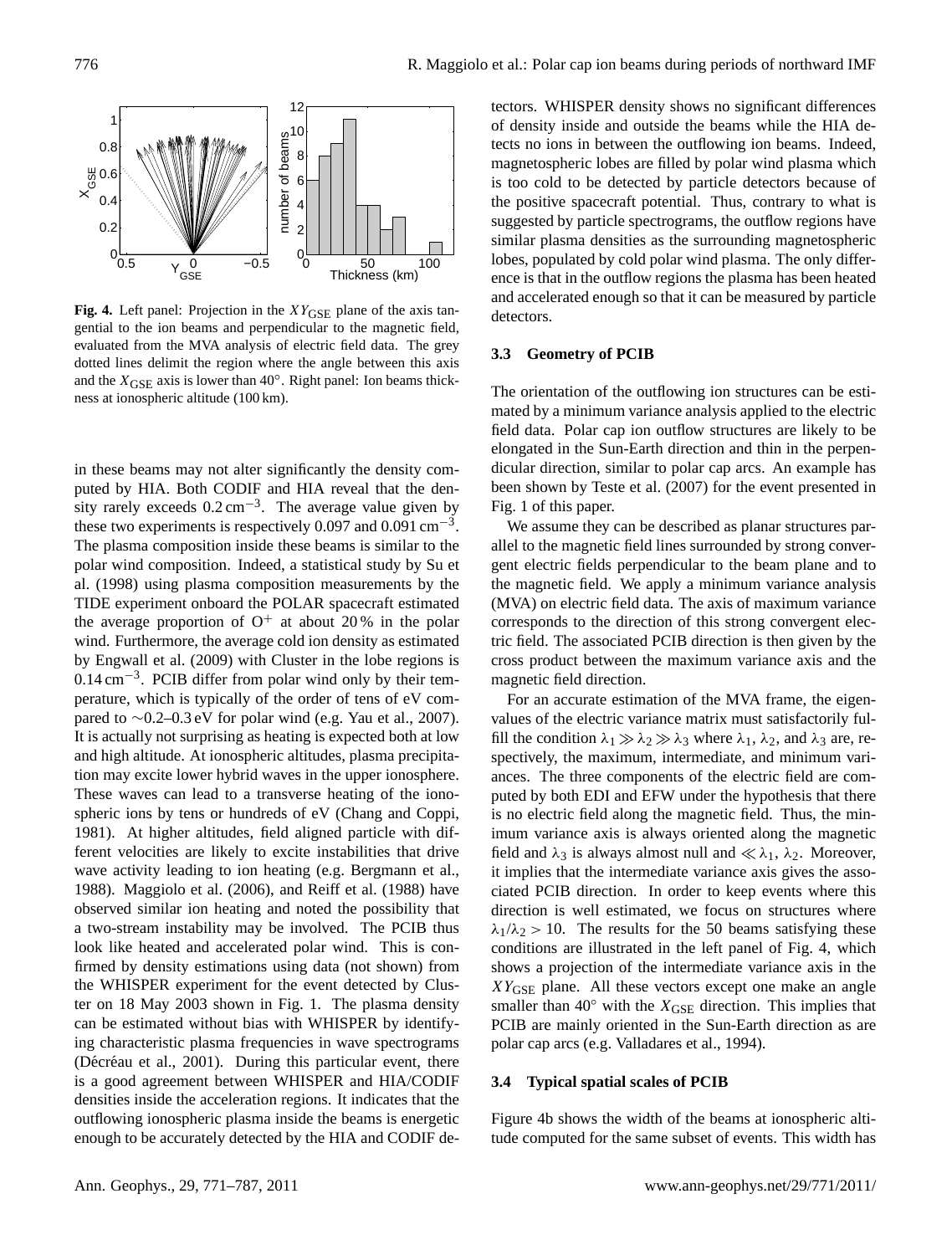been evaluated from the distance that the Cluster spacecraft traveled along the beam normal during the time it crosses it assuming that the PCIB didn't move significantly during that time. This assumption is supported by the relative stability of PCIB (see Sect. 3.7). If PCIB are the high altitude manifestation of polar cap arcs, the low drift velocity (less than 200 m s−<sup>1</sup> at ionospheric altitude) reported by Valladares et al. (1994) also support the method used for width evaluation. The starting/ending times correspond to the moment when Cluster starts/finishes to detect upward accelerated ions. As the average spacecraft potential above the polar caps is ∼30 V and the low energy detection limit of the HIA experiment is 5 eV, the width we obtain is the size of the region where the outflowing ions have an energy higher than ∼35 eV. The thickness of all of the 50 PCIB of this subset of events is smaller than 100 km. The distribution of the thickness peaks between 30 and 40 km. This distribution is similar to the one obtained for the thickness of inverted-V events of precipitating auroral electrons measured by FAST (see Fig. 12 in Partamies et al., 2008) or by DMSP (peak at 28–35 km, Newell et al., 1996).

## **3.5 Total ion outflow associated with PCIB**

The thermal speed of upgoing ions detected by Cluster is small compared to their bulk velocity. Consequently, there is little difference between single particle velocity, and plasma ion bulk velocity and the flux of outflowing particles from each species can be estimated by the product between the velocity and density. The  $O^+$ ,  $H^+$ , and total ion flux mapped to ionospheric altitude (taken at 100 km altitude), are shown in Fig. 3d. Both species have been accelerated by a quasi-static electric field and gained the same parallel energy. Therefore, the heavier  $O^+$  ions have parallel velocity 4 times lower than protons. Furthermore, the  $H^+$  density is usually higher than the  $O^+$  density. It results that  $H^+$  clearly dominates the number flux of outflowing particles. The average flux of O<sup>+</sup>  $(2.75 \times 10^7 \text{ cm}^{-2} \text{ s}^{-1})$  at ionospheric altitude is about 10 times smaller than the flux of H<sup>+</sup> (4.45  $\times$  $10^8 \text{ cm}^{-2} \text{ s}^{-1}$ ). However, the mass flux associated with  $O<sup>+</sup>$  and  $H<sup>+</sup>$  outflows is approximately equal (respectively  $7.31 \times 10^{-19}$  kg cm<sup>-2</sup> s<sup>-1</sup> and  $7.39 \times 10^{-19}$  kg cm<sup>-2</sup> s<sup>-1</sup> at ionospheric altitude).

The total outflow associated with PCIB can be derived by multiplying the ionospheric flux by the cross-area at ionospheric altitude. As their average width at ionospheric altitudes is ∼37 km and the average total flux of particles is of about  $4.85 \times 10^8 \text{ cm}^{-2} \text{ s}^{-1}$ , the average flux per unit of length is  $\sim 1.8 \times 10^{17} \text{ m}^{-1} \text{ s}^{-1}$ . Cluster data show that the beam length in the sunward direction can exceed 1000 km at Cluster altitude (e.g. Teste et al., 2007). As the mapping factor between Cluster and the ionosphere is about 10, the corresponding ionospheric length is about 100 km and the net ion outflow about  $1.8 \times 10^{22}$  s<sup>-1</sup>. This corresponds to the average ion outflow associated with an isolated beam with average characteristics and with a length corresponding to the maximum length observed by Cluster. However, the length observed by Cluster is limited by the spacecraft separation above the polar caps and the beams may be more elongated in the Sun-Earth direction. The average outflow associated with PCIB can be estimated accurately only if we can access the average length and the average number of beams, which is not possible with Cluster in-situ measurements. According to a statistical study by Ismail and Meng (1982), the typical length of isolated polar cap arcs in the Sun-Earth direction is about 1000 km at ionospheric altitude. If we suppose that PCIB are the high altitude signature of polar cap arcs and thus that both have similar size, we obtain  $1.8 \times 10^{23}$  s<sup>-1</sup> as the average outflow associated with an isolated PCIB. Multiple beams are frequently observed above the polar caps (up to 7 in our dataset). If we suppose that there are 5 beams in each hemisphere, we estimate that the average outflow due to PCIB is of the order of  $\sim 10^{24}$  s<sup>-1</sup>. Note that this estimation doesn't take into account beams with low parallel velocities that are not included in our statistic. According to the PCIB energy distribution (Fig. 3a) they are likely to be more frequent than high energy beams. However, the particle flux in these beams should be low and thus taking them into account shouldn't significantly change the outflow estimation.

We can also estimate the upper boundary for the total outflow associated with polar cap arcs. As shown in Fig. 3d, the maximum particle flux at ionospheric altitude is ~10<sup>9</sup> cm<sup>-2</sup> s<sup>-1</sup>. This corresponds to beams with relatively high energies and densities. The maximum width of a beam is of the order of 100 km at ionospheric altitude. The maximum outflow per unit of length is then of about  $\sim$ 10<sup>18</sup> m<sup>-1</sup> s<sup>-1</sup>. The maximum length for a beam would be reached if it crosses the entire polar cap. If we assume the polar cap boundary is located at 75◦ magnetic latitude, the corresponding length would be about 5500 km at ionospheric altitude. In that case, the outflow would be  $5.5 \times 10^{24}$  s<sup>-1</sup>. Thus, in the case when 10 dense and energetic PCIB cross the whole polar cap, the maximum outflow above the northern polar cap would be of about  $5.5 \times 10^{25}$  s<sup>-1</sup> and the total outflow including both hemispheres would be of about  $10^{26}$  s<sup>-1</sup>. We estimate that this value represents the upper boundary of the outflow associated with PCIB. It is of the order of magnitude of high latitude cold ion outflow  $(10^{26} \text{ s}^{-1})$ , as recently estimated by Engwall et al. (2009) with the EFW experiment onboard Cluster for ions in the 0–60 eV range. However, the estimated average outflow due to PCIB ( $\sim$ 10<sup>24</sup> s<sup>-1</sup>) is 2 orders of magnitude lower. This ionospheric ion source is much more localized than the polar wind, which covers the whole polar cap. Furthermore, this is an intermittent source of plasma, only active after prolonged periods of northward IMF. The consequence is that locally accelerated PCIB are a minor source of ionospheric plasma compared to other continuous sources like the polar wind except during specific periods. However, it may be more significant in terms of net ionospheric plasma loss. According to Seki et al. (2001), the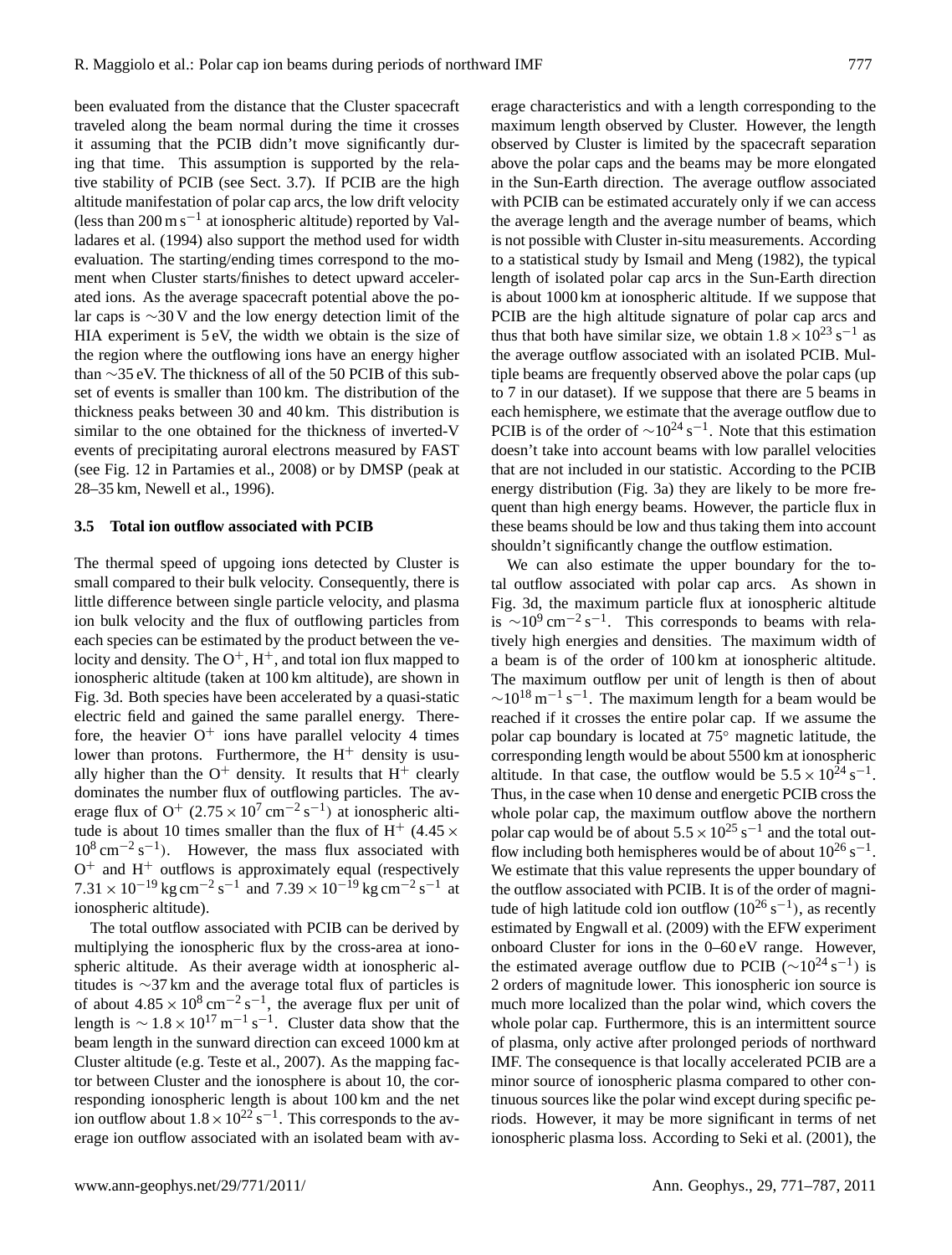

**Fig. 5.** Properties of the isotropic population coincident with Type I polar cap ion beams as computed from HIA. Left panel: isotropic ion density. Right panel: isotropic ion temperature.

total oxygen loss rate is on average about one order of magnitude lower than the polar  $O^+$  outflow rate. This difference is due to a substantial return flux from the magnetosphere to the ionosphere. Seki et al. (2001) estimated the net oxygen ion loss to  $\sim$ 5.10<sup>24</sup> s<sup>-1</sup>. During periods of northward IMF, PCIB can thus possibly contribute the same order of magnitude to oxygen loss. It depends on whether PCIB escape into the interplanetary medium or are finally returned to the ionosphere. Thus, determining PCIB contribution to the net loss of ionospheric ions requires a good knowledge of ion trajectories in the magnetotail. This may be the subject of another study including a forward tracing of PCIB that takes into account the magnetic field and convection topology during prolonged periods of northward IMF.

# **3.6 Background isotropic population associated with PCIB**

An interesting feature of these ion beams is that the ouflowing ions are frequently accompanied with a background population of magnetospheric ions. We identified two types of PCIB: Type I are upflowing ion beams collocated with an isotropic ion population, and Type II beams for which the isotropic component is absent. Type I beams were found in 40 % of the analyzed events. The temperature and density distributions of the isotropic component in Type I PCIB are displayed in Fig. 5. Their temperature ranges from 300 eV to ∼3 keV while their density is quite low and highly variable. This background population is isotropic and no significant fluxes of  $O^+$  ions are detected by the CODIF experiment, indicating it consists almost exclusively of protons. However, as the isotropic ion density can be very low during some events, it is possible that there is a nonzero  $O^+$  contribution but that the flux is simply too low to produce significant count rates in the CODIF detector.

PCIB could in principle be the source of this isotropic population if part of this population is heated and pitch-angle scattered by waves. However, this seems unlikely. Indeed, contrary to PCIB, no  $O^+$  ions are detected in the isotropic population. Any scattering process that could transform PCIB into the isotropic population must only act on  $H^+$  ions. There is no evidence of such wave activity.

In addition, the background population has higher temperatures than typical mantle and magnetosheath temperatures, and contrary to them is isotropic with no significant bulk velocity. Thus, the more likely source for this background population is magnetospheric plasma, i.e. a plasma population that stayed enough time in the magnetosphere to be isotropized and heated to the observed temperatures. This isotropic population has pitch angle distributions and temperatures similar to the plasmasheet. However, it is slightly colder than typical plasmasheet plasma which is not surprising as during prolonged periods of northward IMF the plasma sheet gets colder and denser because of increased penetration of solar wind plasma into the magnetospheric tail (e.g. Fujimoto et al., 1996; Terasawa et al., 1997; Wing and Newell, 1998). The temperature of the Cold Dense Plasma Sheet (CDPS), 1 keV or less (e.g. Fujimoto et al., 1996), corresponds to the temperature of the background protons we measure. The CDPS is depleted in  $O<sup>+</sup>$  because of its solar wind origin and thus the lack of  $O^+$  in the isotropic background population is consistent with this hypothesis. However, the background proton density is lower than the typical CDPS density. It ranges from almost 0 to  $0.2 \text{ cm}^{-3}$  while CDPS density can exceed 1 cm−<sup>3</sup> (e.g. Fujimoto et al., 1996; Thomsen et al., 2003). Note that we have found no correlation between the temperature and density of the background isotropic ion population and that its kinetic pressure is always low compared to the magnetic pressure. Cluster data reveals a rather broad range of situations for the isotropic population: dense and hot, dense and cold, tenuous and dense or tenuous and cold, while the velocity distribution function of these ions is always isotropic. This low and variable density may be linked to the process that brings these ions at such high latitude above the polar caps or to a temporal evolution or dissipation of this population once it has been brought there. It can also depend on the region of the plasma sheet where these ions originate, as plasma sheet density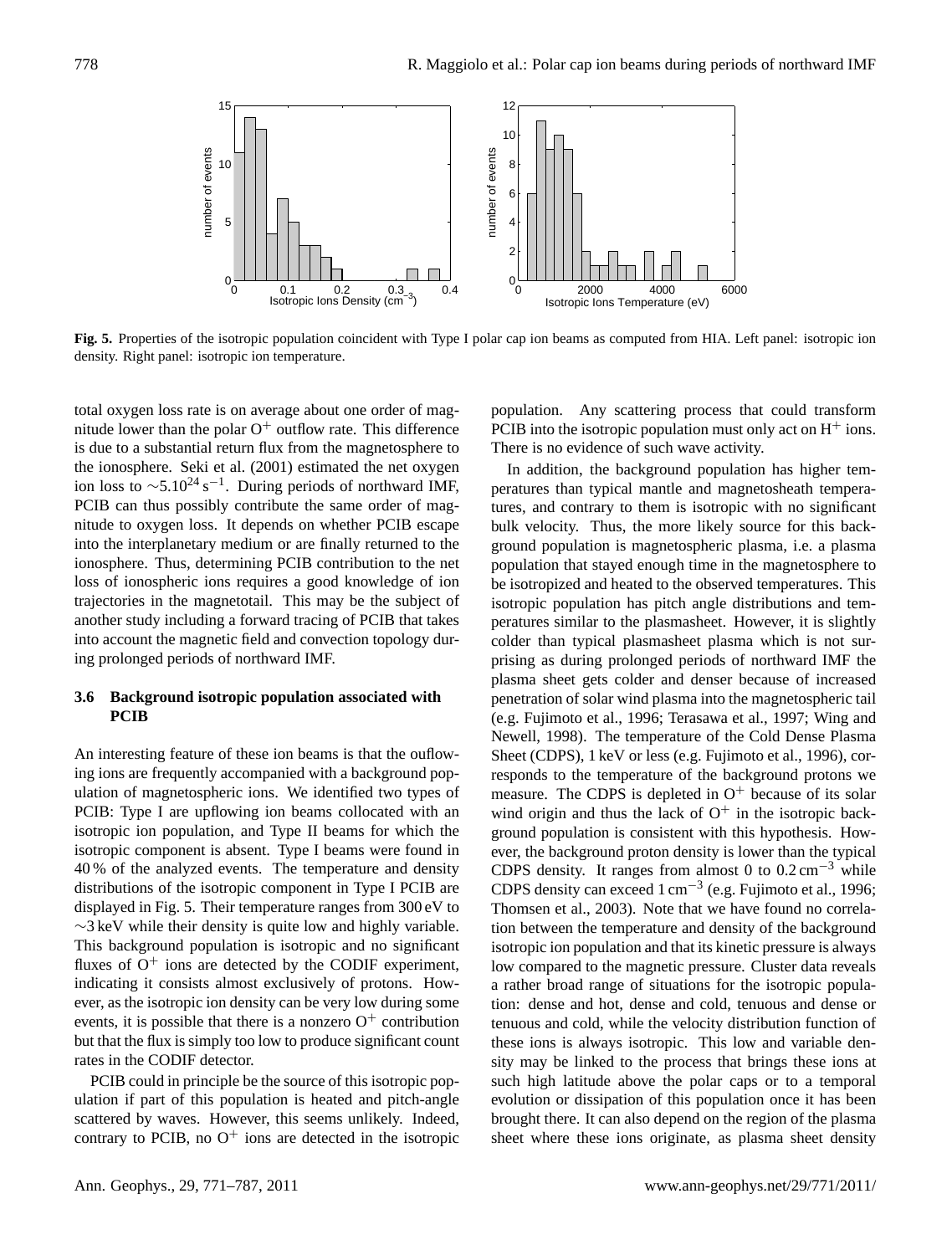

**Fig. 6.** Bi-dimensional cut of the ion distribution function in the V<sub>perp</sub> − V<sub>par</sub> plane for spacecraft 1 on 27 June 2003 around 21:52:30 UT (left panel) and on 1 April 2004 around 06:45 UT (right panel).  $V_{\text{perp}}$  and  $V_{\text{par}}$  are defined with respect to the local magnetic field.



**Fig. 7.** 27 June 2003, data from Cluster 1 and 3. For each spacecraft, from top to bottom: ion pitch angle distribution from HIA for all ions; time-energy spectrogram from HIA for all ions; GSE components of the perpendicular electric field as given by EFW; electric potential along the spacecraft trajectory computed from EFW data. The red arrows show the location of the ion beams detected by each spacecraft. Note also the clear electric signatures of the PCIB.

varies with tailward distance and distance to the flanks (e.g. Wing and Newell, 1998). However, no significant correlation has been found between the MLT and Invariant Latitude where the background population was detected and its temperature and density. As they occur at high latitude, PCIB may preferentially lie on magnetic field lines mapping in the far tail where ion density and  $O^+$  proportion should be low and thus where the plasma sheet characteristics (in particular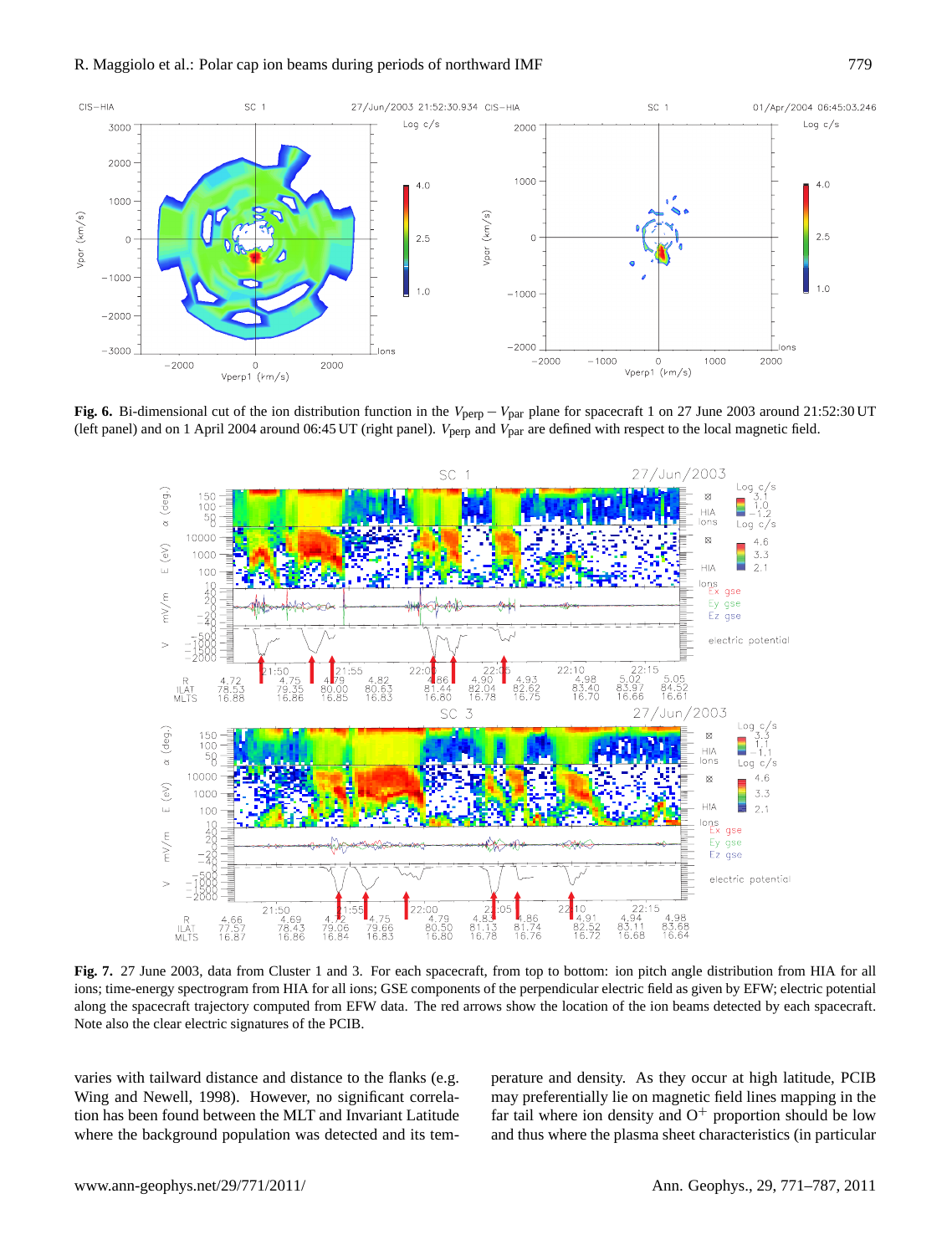density and composition) may be more similar to that of the background isotropic ions. As PCIB are observed during prolonged periods of northward IMF (see Sect. 4.2), we suggest that the CDPS may be the source of the background population.

Figure 6 shows an example of two bi-dimensional cuts of the ion velocity distribution function in the  $V_{\perp} - V_{//}$ plane. The first example is taken on 27 June 2003 around 21:52:30 UT (2nd beam in Fig. 7) and illustrates a Type I ion beam. It reveals the presence of two ion populations: a cold beam with a small perpendicular velocity, accelerated in the direction antiparallel to the magnetic field; and relatively hot and dense background isotropic ions. The second event in Fig. 6 illustrates a Type I polar cap beam detected on 1 April 2004 around 06:45 UT (see Fig. 2). Two populations, the beam and the isotropic ions, are again observed. During this event, the background population is cold and particularly tenuous but it is still isotropic. Figure 6 illustrates that independently of their temperature or density the velocity distribution function of the background population is always very close to isotropy.

Note also that the hot isotropic protons are detected precisely in the same regions as the outflowing ion beams (see Figs. 1, 2, and 7). For the Type I ion beams, the outflow region is limited to the region where the background population is detected. It thus seems that isotropic ions play a role in the processes that generate the Type I PCIB and that the size of the Type I PCIB is related to the size of the isotropic background plasma clouds. However, the majority of the beams  $(60\%)$  are of type I – with no isotropic background – and type I and II ion beams have similar energy, size, density, and composition distributions.

Several configurations are thus possible and the distinction between Type I and Type II PCIB is arbitrary, as it depends on the sensitivity of the ion detector. This complicated situation is well illustrated by the polar cap crossing displayed in Fig. 1. Cluster is crossing the Northern polar cap from ∼83◦ latitude to ∼88◦ latitude in the 18:00–19:00 MLT sector. The first Type I beam is detected around 11:12 UT; it shows a tenuous background population of isotropic protons with a temperature of ∼2 keV and a very low density (less than 0.002 cm−<sup>3</sup> ). Around 11:16 UT Cluster detects a smaller Type II beam. Then, from 11:27 UT to 11:35 UT, data show a third outflowing ion beam, of Type I, accompanied by an intense isotropic population. Note that around 11:30 UT one can identify a sharp transition in the energy spectra of the isotropic population accompanying the beam: the isotropic ion population is colder before 11:30 UT (500 eV) and hotter after (∼1000 eV). The isotropic plasma cloud is detected together with a broad ion beam, seemingly composed of two merged inverted V structures. Then, around 11:40 UT a fourth beam is detected. This Type II beam also comprises two substructures but is not accompanied by a background population. The more energetic ion beam (700 eV) is the one associated with the more intense background population. However, the last beam, not associated with isotropic protons, is more energetic than the first one, which is measured together with a tenuous population of isotropic protons (respectively 500 eV and 150 eV).

The study of the processes that bring isotropic plasma at high latitudes above the polar cap is of great interest to understanding the dynamics of the magnetospheric lobes and of the magnetotail during prolonged periods of northward IMF. This is a key question to address in order to understand how polar cap current systems are generated. However, it is beyond the scope of this paper and it will only be briefly discussed in the last section.

## **3.7 Lifetime of PCIB**

As stated by Maggiolo et al. (2006) and Teste et al. (2007), the PCIB measured during the 18 May 2003 event displayed in Fig. 1 are stable and their lifetime is longer than 30 min. A comparison between different Cluster data for the events of our dataset reveals that the beams are indeed usually stable with long lifetimes. Similar structures are frequently observed on the different Cluster spacecraft with a delay of several minutes. The maximum delays (up to 30 min) are observed when the Cluster spacecraft separation distance is large (i.e. during the first half of 2003 and in 2006). This is exemplified in Fig. 7, which shows data from Cluster 1 and 3 for a polar cap crossing on 27 June 2003. During this polar cap crossing, 6 ion beams and associated electric potential structures are observed by both spacecraft. Despite some small variations, there is no doubt that these 2 spacecraft cross the same beams with a delay of about 5 min. These beams are approximately detected at the same location and no significant drift of the structures occurred during this 5 min period. The long lifetime of the structures confirms the acceleration by quasi-static electric fields. Furthermore, it is consistent with the polar cap arc lifetime, which can exceed one hour and is typically tens of minutes (see Zhu et al., 1997). As it can be seen in Fig. 7, not only the beams are long-lived but also the isotropic ion clouds that can accompany them. When comparing data from different Cluster spacecraft we were not able to identify any significant time evolution of the isotropic plasma clouds in our dataset. Their density and temperature remain virtually the same between successive Cluster observations; the general trend is that the properties of the isotropic plasma remain almost unchanged on a time scale of several minutes.

## **4 PCIB dependence on solar wind and IMF**

This section discusses the dependence of PCIB on interplanetary parameters like solar wind pressure and density and interplanetary magnetic field (IMF) orientation. Solar wind parameters from the ACE spacecraft were shifted to 1 AU. IMF components are given in the GSM frame. The results are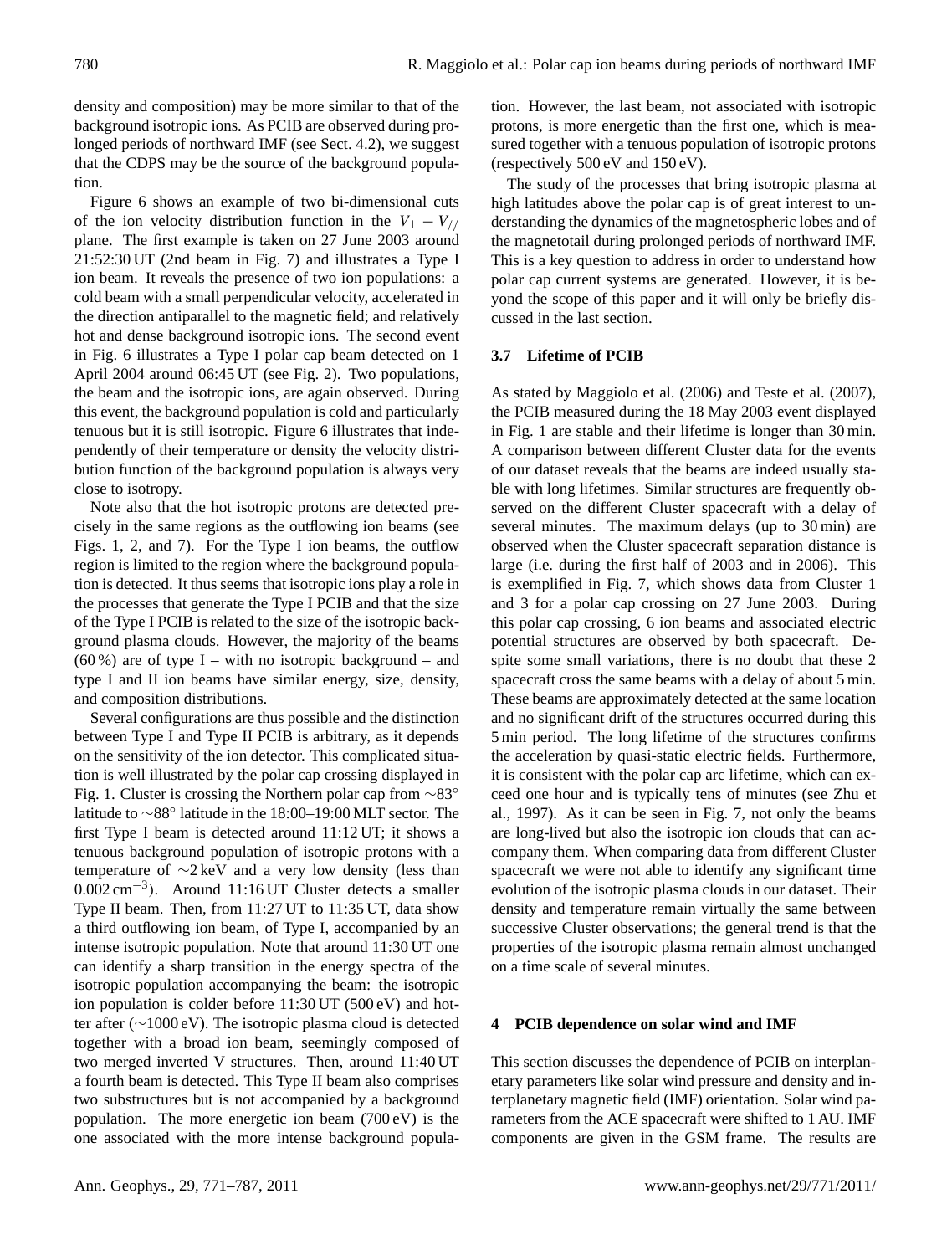compared to the dependence of polar cap arcs on interplanetary parameters as given by previous studies using optical data both from ground and spacecraft imagers. Most of these studies are discussed in a review paper on polar cap arcs by Zhu et al. (1997).

The Cluster observations analyzed in this study do not show a clear correlation between the occurrence of polar cap outgoing ion beams and the solar wind density, velocity, dynamic pressure, or IMF magnitude.

## **4.1 PCIB dependence on IMF**  $B_X$  **and**  $B_Y$

Figure 8 shows how the PCIB occurrence rate varies with the IMF components in the GSM frame. The grey bars include all events while the red (green) bars correspond to beams associated (or not associated) with hot isotropic ions.

The beams are preferentially detected during periods of negative  $B_X$  (median value  $-1.5$  nT), However, this is actually true only for Type II beams (median value −2.3 nT); indeed the occurrence of Type I PCIB doesn't seem to depend on IMF  $B_X$  (median value 0.58 nT). Lassen and Danielsen (1978) and Kullen et al. (2002) reported that polar cap arc occurrence is influenced by the IMF  $B<sub>X</sub>$ , suggesting that more polar cap arcs are observed during periods of negative  $B_X$ . Other studies, however, found no clear correlation between the occurrence of polar cap arcs and the IMF  $B<sub>X</sub>$  (e.g. Ismail et al., 1977; Gussenhoven, 1982).

PCIB are mainly observed during periods of positive IMF  $B_Y$  (median value 1.6 nT). This is true for both Type I (median value 1.57 nT) and Type II (median value 1.7 nT) ion beams. Several studies (e.g. Gussenhoven, 1982; Elphinstone et al., 1990; Makita et al., 1991) reported that polar cap arcs are preferentially detected in the evening sector for  $B_Y$ positive. The MLT distribution of PCIB detected by Cluster (Fig. 9) is consistent with this result. While in the morning sector the beams are approximately detected as often for positive or negative  $B_Y$ , in the evening sector most of the beams are detected for positive  $B_Y$ . Furthermore, it appears that in our dataset, there are much more beams located in the evening side than in the morning side. The cause of this asymmetry is not clear.

As stated in the review by Zhu et al. (1997), while IMF  $B_X$  and  $B_Y$  seem to influence the location and motion of polar cap arcs, there still exists some controversy on their effects. Analyzing the influence of IMF on the location of PCIB is not straightforward, as the orbit of Cluster spacecraft influences the location of beams detection (see Sect. 5). In addition, it must be noted that due to the orientation of the Parker spiral, IMF  $B_X$  and  $B_Y$  are dependant. Consequently, positive IMF  $B_Y$  is statistically more often associated with negative IMF  $B_X$ . These biases prevent us from obtaining unambiguous conclusions about the IMF  $B<sub>X</sub>$  and  $B<sub>Y</sub>$  control on PCIB. We can only state that during periods of positive IMF  $B_Y$  we detect more beams in the evening sector.



**Fig. 8.** Summary of the role of IMF on the occurrence of PCIB. IMF components are given in the GSM frame. From top to bottom: occurrence frequency of PCIB as a function of IMF  $B_X$ ,  $B_Y$  and  $B_{Z}$ . For each panel, the red bars show the distribution for Type I ion beams, the green for Type II ion beams, and the grey bars for all the ion beams. The IMF  $B<sub>Z</sub>$  is obtained from the ACE spacecraft and is shifted to 1 AU.

#### **4.2 PCIB dependence on IMF** B**<sup>Z</sup>**

There is less controversy on the relation between IMF  $B_{Z}$ and polar cap arcs. Polar cap arcs appear during quiet geomagnetic activity periods (e.g. Davis, 1963; Ismail et al., 1977). They are thus preferentially observed during periods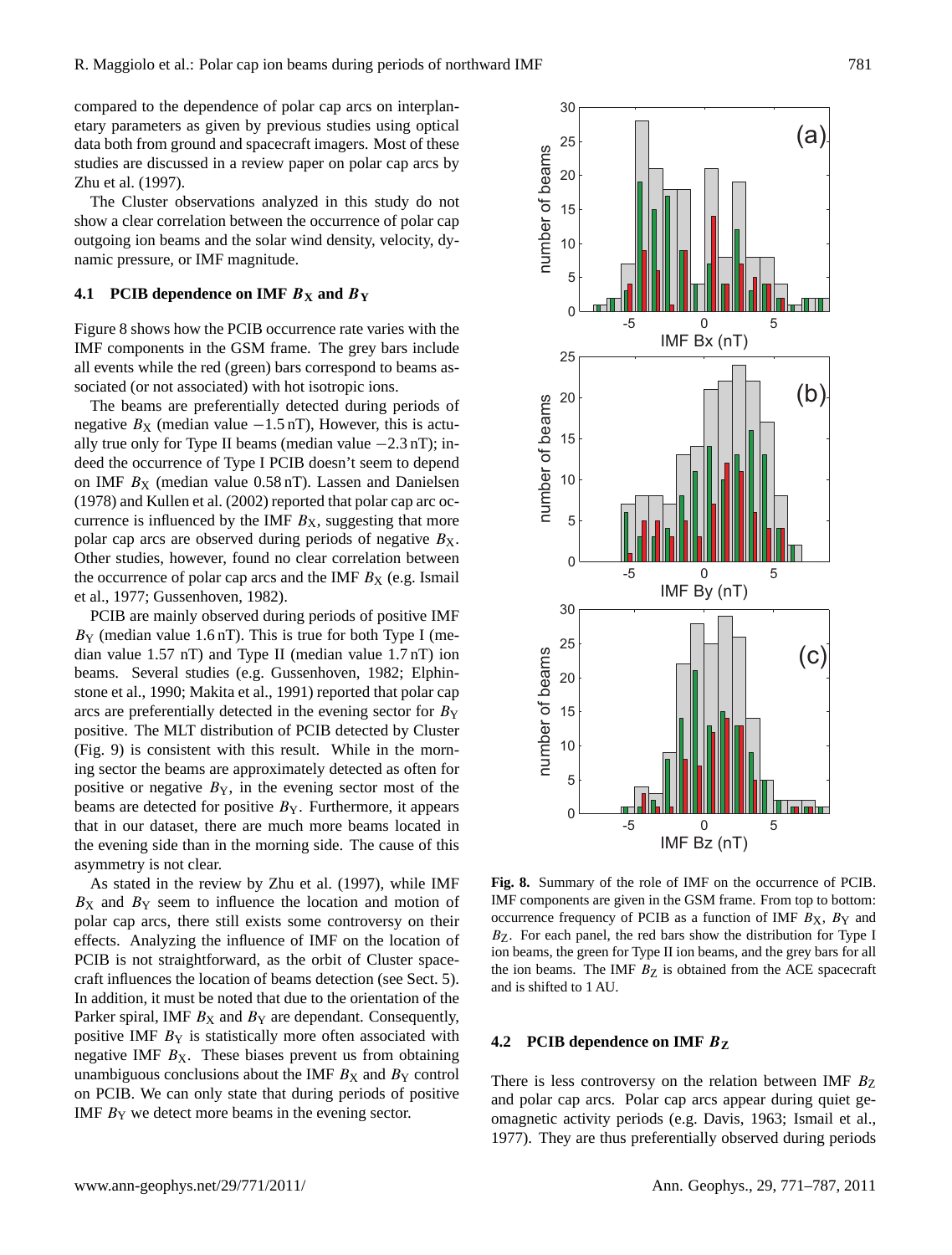

**Fig. 9.** The distribution of polar cap ion beams as a function of magnetic local time (MLT). The white bars correspond to events detected during periods of positive IMF  $B<sub>Y</sub>$  and the grey ones for events detected during periods of negative  $B_Y$ . The mapping uses the Tsyganenko 89 model (Tsyganenko, 1989).



**Fig. 10.** The occurrence frequency of PCIB as a function of the Kp index.

of northward IMF. However, they can also be observed during southward IMF as reported by Rairden and Mende (1989) and Valladares et al. (1994), who respectively found that 67– 80 % of polar cap arcs occur for  $B_Z$  north conditions. We observe a similar behavior for PCIB. They are preferentially detected during periods of low geomagnetic activity with low Kp (Fig. 10) and the majority of them  $(65\%)$  – but not all – are detected during  $B<sub>Z</sub>$  north conditions.

Figure 11 shows the evolution of the percentage of PCIB events detected when  $B_Z$  is positive as a function of the time



**Fig. 11.** The figure illustrates the percentage of events for which the IMF  $B<sub>Z</sub>$  component in the GSM frame was positive as a function of a time lag,  $\Delta t$ , prior to the PCIB detection by Cluster. The IMF  $B_{\rm Z}$ is obtained from the ACE spacecraft and is shifted to 1 AU.

lag between the beam detection and the moment when the  $B<sub>Z</sub>$  sign is measured. This plot was obtained by checking the orientation of IMF  $B<sub>Z</sub>$  for a variable time lag  $\Delta t$  prior to the event for all the events in the database. Figure 11 shows the results for  $\Delta t$  taking values between 0 and 300 min; it evidences that from ∼20 min to ∼2 h before the beam detection, the probability of having positive  $B_Z$  is the highest (∼80 %). PCIB are thus detected after prolonged periods of northward IMF. However, a large fraction of them (35 %) is detected while IMF  $B<sub>Z</sub>$  is oriented southward. It implies that there should be a delay between a northward/southward turning of the IMF and their appearance/disappearance.

From two hours to five hours before detection of PCIB, the probability of having  $B<sub>Z</sub>$  positive decreases to 50%. Thus, for the majority of the events of our dataset, the IMF turned northward more than 2 h prior to the detection of the beams. We conclude that the delay between a northward turning of the IMF and the appearance of beams is about 2 h. Then, between 20 min and 2 h prior to the beam detection, there is a plateau with a high probability of having  $B<sub>Z</sub>$  north. This probability sharply decreases for  $\Delta t$  between 0 and 20 min prior detection of beams. Thus, for a significant part of the events of our dataset,  $B<sub>Z</sub>$  turned southward less then 20 min before but the beams are still observed above the polar caps. Consequently, the delay between a southward turning of the IMF and the disappearance of beams may be of the order of 20 min. Note that we obtain comparable  $B<sub>Z</sub>$  profiles and time delays when we repeat this analysis for PCIB of Type I and II taken separately. These delays are similar to the delay between polar cap arc appearance/disappearance and  $B<sub>Z</sub>$  turnings. In the study of Kullen et al. (2002), the highest probability of having northward IMF was found 1 to 2 h before polar cap arc detection. The delay between a northward turning of the IMF and the appearance of polar cap arcs has been estimated to be 1 h (Troshichev et al., 1988). On the other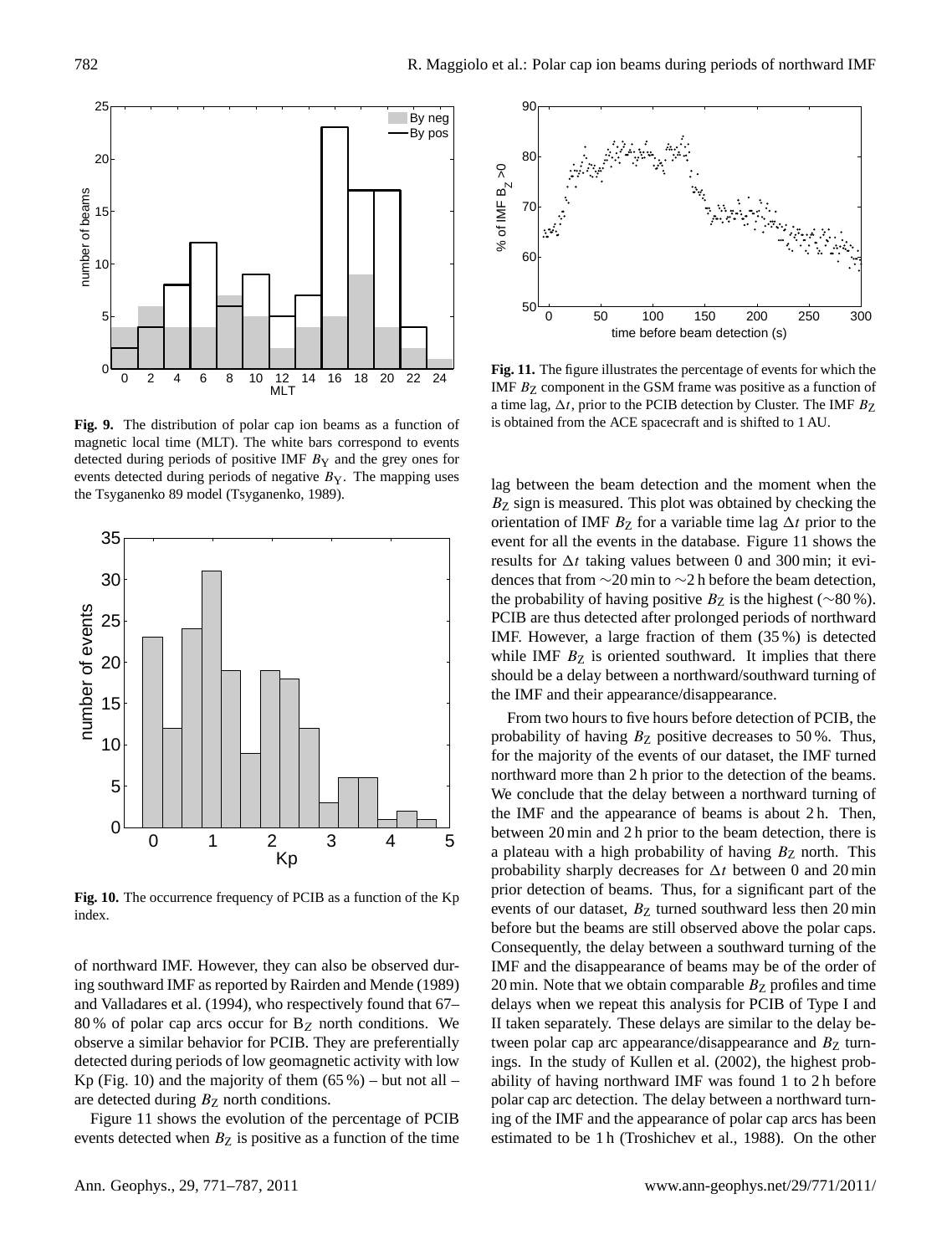hand, the estimated delay between a southward turning of the IMF and the disappearance of polar cap arcs varies from 10–15 min (Troshichev et al., 1988) to 30 min (Valladares et al., 1994; Rodriguez et al., 1997).

As suggested by Valladares et al. (1994) for polar cap arcs, the delays between IMF turnings and the appearance/disappearance of PCIB may be related to the time needed for the magnetosphere to complete or lose its northward IMF configuration. Thus, PCIB and the processes that lead to their formation appear to be a feature of the global magnetospheric configuration during prolonged periods of northward IMF.

#### **5 Location of PCIB**

### **5.1 Hemispheric asymmetry of the observations**

Most of the events of our dataset occur at altitudes comprised between 3 and 6  $R<sub>E</sub>$ . The highest altitude where a beam has been identified is 7.8  $R<sub>E</sub>$ . There are several reasons that may explain why we don't detect beams at higher Cluster altitudes. The data selection criteria  $(A.2 \text{ and } B', \text{ see Sect. 2})$ identify the PCIB based on the local value of the density; therefore these criteria may favor detection of PCIB at low altitudes where the density inside the outgoing ion beams is higher. Due to the divergence of magnetic field lines, the more the altitude increases, the lower the density is inside the beams. Thus, at high altitudes, the density inside the ion beams is less likely to satisfy the criteria defined for the automated search ( $N > 0.03$  cm<sup>-3</sup>) in the AMDA database. Moreover, at high altitude the intensity of the converging electric field structures associated with ion beams becomes less intense because of the magnetic field line divergence. Thus, the electric signature of PCIB is more difficult to identify, which will again favor the detection of beams at lower altitudes. At higher altitudes, above the acceleration region, the ion beams may also be dispersed by the cross-field convection and become destructured by other processes like centrifugal acceleration or wave particle interactions. The altitude dependence of beam detection has consequences on the hemispheric distribution of events in our dataset. While above the Northern polar cap Cluster samples altitudes down to ∼3  $R_{\rm E}$ , it almost never samples altitudes below 5  $R_{\rm E}$  above the Southern polar cap. Because the beams are preferentially detected at low altitude, it results that the majority of the events of our dataset (92 %) are located in the Northern Hemisphere.

# **5.2 Ionospheric mapping of PCIB**

Figure 12a shows the location of the footpoints of magnetic field lines on which PCIB have been detected (in red for Type I beams and in green for Type II). The mapping has been done using the Tsyganenko 89 magnetic field model (Tsyganenko, 1989) and the ionospheric level is taken to be at 100 km altitude. PCIB can be detected everywhere above the polar caps. While the auroral zone extends to higher latitude for low Kp, the latitude where PCIB occur is not correlated to Kp. Furthermore, PCIB can be detected at very high latitudes, indicating that they are not necessarily located adjacent to the auroral oval but can actually be located everywhere above the polar caps. This is confirmed by Cluster particle spectrograms which clearly show that PCIB can be detected everywhere in the lobe region, far from the plasmasheet.

The distribution of PCIB above the polar caps is not uniform. As seen in Fig. 9, more beams are detected in the dusk sector than in the dawn sector. Furthermore, only a few beams are detected around noon and midnight. However, the Cluster spacecraft don't provide a uniform coverage of the polar caps as their altitude varies when they cross them. The perigee of the Cluster spacecraft moves around the Earth in the course of the year. Consequently, it is located in the nightside during winter, in the dayside during summer, in the dawnside during spring and in the duskside during autumn. Thereby, during spring, the Cluster spacecraft will cross the northern polar cap from dawn to dusk and its altitude will increase while it moves across it. As discussed in Sect. 5.1, the probability to detect PCIB depends on the Cluster altitude, thus during spring, the probability of detecting a polar cap ion beam will be higher on the dawn side than on the dusk side. Furthermore, Cluster perigee is not in the ecliptic plane. It is actually slightly shifted in the Northern Hemisphere, complicating the situation even more. The geometry of the beams could also introduce a bias. The PCIB, as the polar cap arcs, tend to be elongated in the Sun-Earth direction and they are quite thin in the dawn-dusk direction. As a consequence, the probability of crossing a beam is higher during spring and autumn when the Cluster spacecraft move roughly in the dawn-dusk direction, i.e. perpendicular to the PCIB and polar cap arcs. This may partly explain why more beams are detected in the dawn and dusk sectors than in the noon and midnight sectors. The latitudinal distribution of beams peaks around 85 degrees, which corresponds to the latitude that is best sampled by the Cluster spacecraft in the altitude range where we detect PCIB. It indicates that the Cluster orbit influences the spatial distribution of the events of our dataset. Because of the bias caused by the orbit of Cluster we cannot give a definitive conclusion about the spatial distribution of PCIB. However, the comparison between the location of the ion beams with and without an associated background isotropic population reveals that both cases can be encountered everywhere above the polar cap; however, Type II PCIB, not associated with isotropic ions, tend to be located at higher latitudes than Type I PCIB.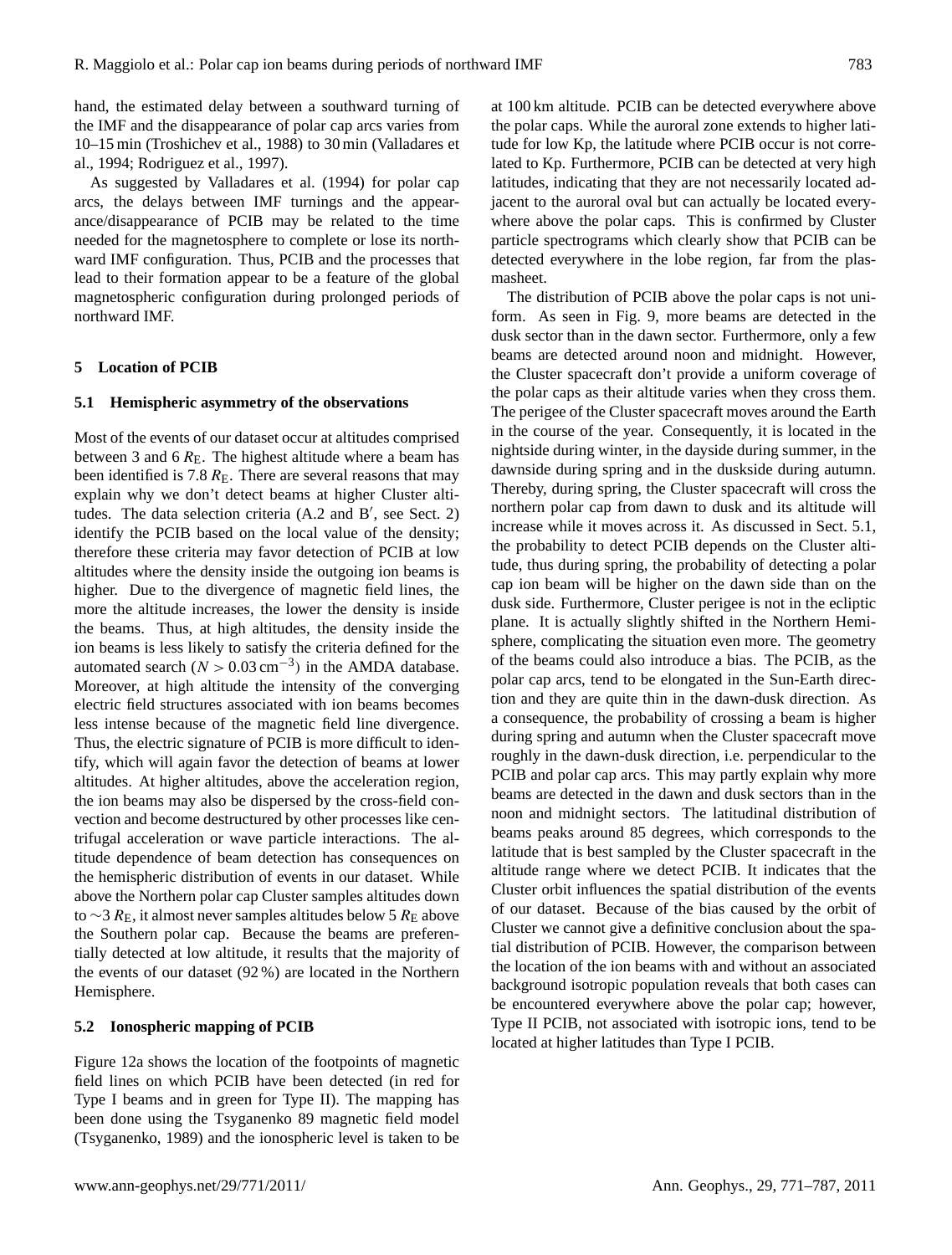

**Fig. 12. (a)** Ionospheric footpoints of the magnetic field lines on which polar cap ion beams are detected. Red dots stand for Type I ions beams; green dots correspond to Type II ion beams. **(b)** The distribution of polar cap ion beams as a function of invariant latitude (ILAT). The white bars correspond to Type I PCIB and the grey bars to Type II PCIB. The mapping was made using the Tsyganenko 89 model (Tsyganenko, 1989).

## **6 Summary and discussion**

In this paper we have discussed Cluster observations of ion beams with an inverted-V shape detected above the polar caps, at altitudes comprised between  $\sim$ 3 and 7.8 R<sub>E</sub>. The events were identified with the AMDA tool using an automated procedure. The Cluster observations show that ions originating from the polar ionosphere are accelerated along the magnetic field lines by quasi-static field-aligned electric fields. Our statistical study uses a dataset of 185 events of which 92 % are located above the Northern polar cap. It provides a detailed description of their properties that can be summarized as follows:

- 1. PCIB are associated with quasi-static converging electric fields. The average field-aligned accelerating potential drop is estimated to be about 370 V; a maximum value of about 2 kV has been observed.
- 2. The average density of upflowing ions is about 0.09–  $0.1 \text{ cm}^{-3}$ . The ion beams are composed of H<sup>+</sup> and O<sup>+</sup> with varying proportions. While sometimes the  $O^+$  can dominate, the average proportion is  $2/3$  of H<sup>+</sup> and  $1/3$  of O<sup>+</sup>. These ions look like heated and accelerated polar wind.
- 3. The ion beams are structures elongated in the Sun-Earth direction. At ionospheric altitudes, their width is usually less than 100 km with a typical spatial scale of about 30–40 km.
- 4. The PCIB are not a major source of ionospheric plasma escape. It is an intermittent source active only during prolonged periods of northward IMF. The average particle number flux at ionospheric level is about  $4.85 \times 10^8 \text{ cm}^{-2} \text{ s}^{-1}$  and the average total ion outflow about  $10^{24}$  s<sup>-1</sup>. However, the maximum outflow asso-

ciated with PCIB can approach  $10^{26}$  s<sup>-1</sup>, the estimated outflow rate of the main ionospheric sources.

- 5. The PCIB occur during periods of low geomagnetic activity (typically  $Kp < 3$ ). While only 65 % of them were observed during northward IMF, most of them (80 %) occur after prolonged periods of northward IMF. The delay between a northward turning of the IMF and their appearance is estimated to be approximately 2 h; conversely a southward turning of the IMF seems to trigger the disappearance of the beams after roughly 20 min.
- 6. The PCIB are preferentially observed during periods of positive IMF  $B_Y$ . During periods of positive IMF  $B_Y$ , PCIB are preferentially detected in the evening sector.
- 7. The analysis identified two types of upgoing ion beams: Type I represents 40 % of the PCIB and corresponds to beams embedded into a hot isotropic ion population. Detection of this background population correlates well with detection of the beams; its density is highly variable, from almost 0 to  $0.2 \text{ cm}^{-3}$ , and its temperature ranges from a few hundred eV to 2 keV. Type II ion beams are not accompanied by an isotropic ion component. Type I and II PCIB have similar statistical properties except that Type II tend to be located at higher latitude than Type I PCIB.
- 8. The PCIB are long-lived and stationary structures with lifetimes of several minutes at least.
- 9. There is a tendency of PCIB to be located towards the flanks of the polar caps; however, this effect needs further investigation as it may depend on the characteristics of the Cluster orbit and the event selection criteria.

PCIB are associated with field-aligned potential drops about one order of magnitude lower that the typical field-aligned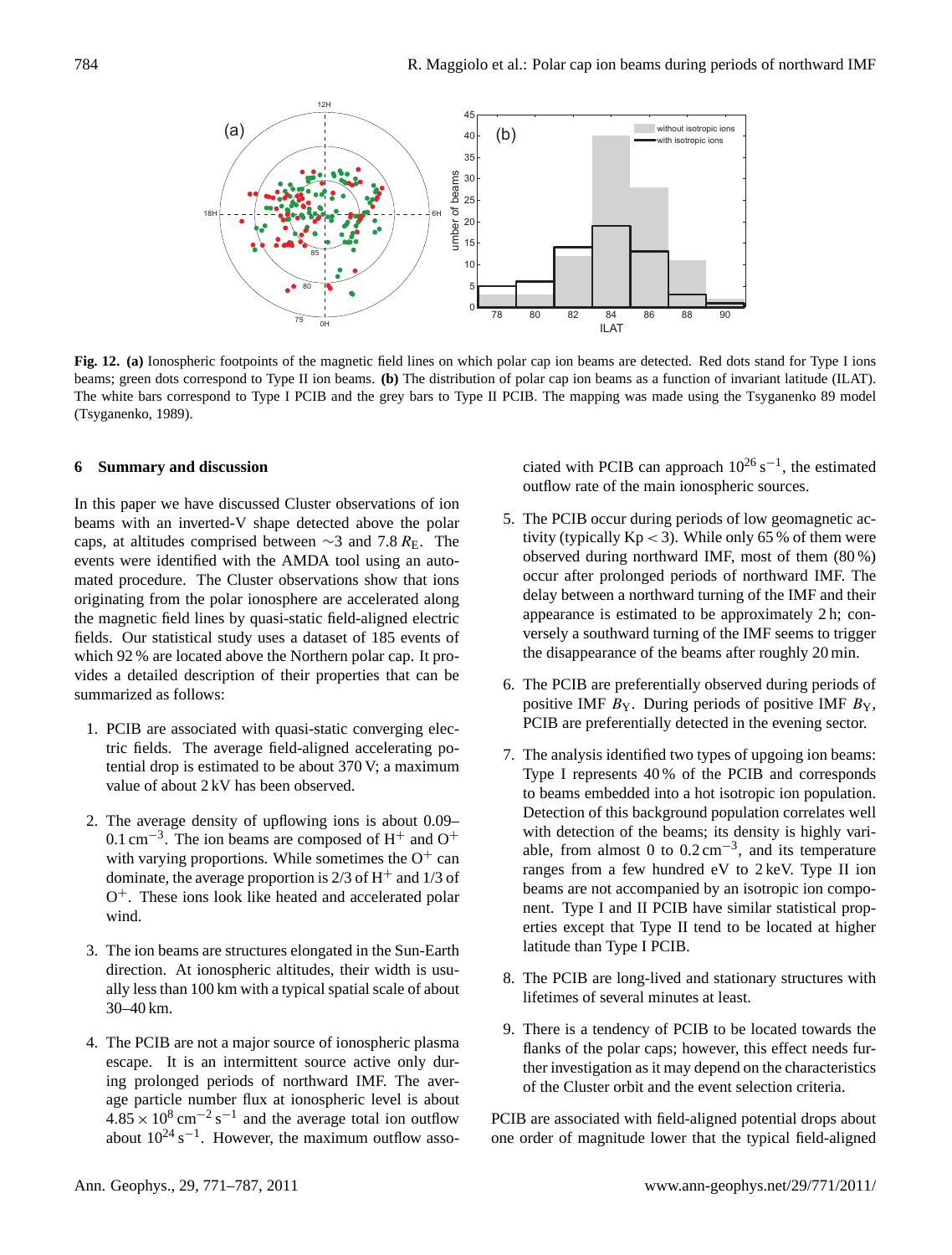potential drops associated with auroral zone inverted-Vs, but have similar widths.

The statistical properties of PCIB show similarities with polar cap arcs observed with ground and spacecraft imagers. The PCIB and polar cap arcs both show the same dependence on IMF  $B_{Z}$ , the same geometry, i.e. thin in the dawndusk direction and elongated in the Sun-Earth direction, and have similar lifetimes. PCIB are accelerated upward by a field-aligned electric field that also accelerates electrons in the downward direction. Precipitating electrons in PCIB collide at lower altitudes with ionospheric particles generating photo-emissions like in polar cap arcs. Furthermore, according to Cluster data, PCIB are clearly separated from the plasma sheet and therefore they are detached from the auroral oval. The lower latitude parts of these structures may be connected to the auroral oval; however they are clearly a polar cap phenomenon. It is thus likely that PCIB and polar cap arcs are different aspects of the same magnetospheric processes. We interpret the PCIB Cluster events detected by Cluster as the high-altitude signature of the lower altitude polar cap arcs. Additional evidence should be provided by correlated campaigns including spacecraft and ground-based observations.

Cluster data at relatively high altitudes can shed new light on the study of polar cap arcs. At higher altitudes, due to the divergence of magnetic field lines, the structures get wider and thus allow Cluster to obtain more detailed measurements. The field-aligned potential drop associated with PCIB is quite low. The precipitating electrons have relatively low energies and may not always be able to trigger a significant luminous emission. It is therefore possible that, depending on the detector sensitivity, optical observations reflect only a fraction (the more energetic events) of polar cap arcs. This should be taken into account when interpreting polar cap arc optical observations. Furthermore, the Cluster spacecraft observe the magnetospheric lobes closer to the generator/driver of polar cap arcs and can bring new data on the latter.

The strong spatial correlation between the PCIB and the presence of an isotropic hot ion population suggests that the two are related to the same mechanism driving field-aligned acceleration above the polar cap during/after prolonged periods of northward IMF. The temperature and the pitch angle distribution of the isotropic component suggest that its origin may be the Cold Dense Plasma Sheet. A more detailed analysis is necessary to clearly identify the source of this isotropic plasma and the processes that bring it into the magnetospheric lobes. This is beyond the scope of this paper.

The reason why only a fraction of PCIB is accompanied by the isotropic component, even during the same polar cap crossing, is not clear. The two classes of beams, Type I and II, can correspond to different classes of beams generated by distinct processes. It is also possible that isotropic ions are always associated with PCIB but that sometimes they are not detected by the Cluster spacecraft, for example because of a temporal evolution of this population or because it is too tenuous at Cluster altitude to be measured. The fact that all beams have similar statistical properties and that the isotropic ion density is highly variable and reaches extremely low values (at the limit of the detection threshold of Cluster particle detectors) seems to favor the second hypothesis.

The Cluster multi-point measurements clearly show that the isotropic plasma filaments we observe are actually spatial structures. Indeed, the detection of isotropic plasma filaments associated with PCIB at similar location and with a delay of several minutes by different Cluster spacecraft exclude that they are temporal features associated with the flapping motion of the plasma sheet.

The presence of plasma material inside the lobes has been reported previously, for example from Interball data. Koleva and Sauvaud (2008) discussed observations of mixed plasma sheet/magnetosheath material and of plasma sheet structures characteristic of the cold plasma sheet inside the lobes. Grigorenko et al. (2002) reported Interball observations of plasma sheet filaments inside the lobes during northward IMF conditions and closer to the PSBL during southward IMF conditions. As they used only single-spacecraft measurements they couldn't exclude that these structures were due to the flapping motion of the plasma sheet instead of being filaments detached from the plasma sheet.

Theta auroras are also associated with plasma sheet ion precipitation (e.g. Peterson and Shelley, 1984; Frank et al., 1986). Theta auroras are intense and large scale structures crossing the whole polar cap. However, according to their scale size and because of the low field-aligned potential drops, the PCIB we observe may preferentially correspond to arcs at smaller scale rather than to theta aurora. The presence or lack of precipitating ions has been frequently used to asses if isolated polar cap arcs are located on closed or open field lines. Depending on the study, ion precipitation has been identified (e.g. Ismail et al., 1977; Whalen et al., 1971) or not (e.g. Hoffman et al., 1985; Bonnell et al., 1999). Thus, there still exists some controversy on the issue of whether ion precipitation is associated with polar cap arcs or not, and whether they are located on closed or open field lines. Our study brings supplementary evidence showing that there is no clear difference between PCIB detected together with dense, with tenuous, or with no isotropic ions. The presence or absence of precipitating ions alone shouldn't be used to classify arcs and is not sufficient to know the magnetic field line topology (open or closed). Other data, such as the convection signatures or the properties of precipitating electrons, should also be considered. This should be the topic of future studies aiming to identify the magnetic field lines topology and the source region of the precipitating electrons. Conjugated studies combining Cluster in-situ data with SuperDARN convection maps and/or polar cap images should also be of great interest to shed light on the driver of particle acceleration inside polar cap arcs.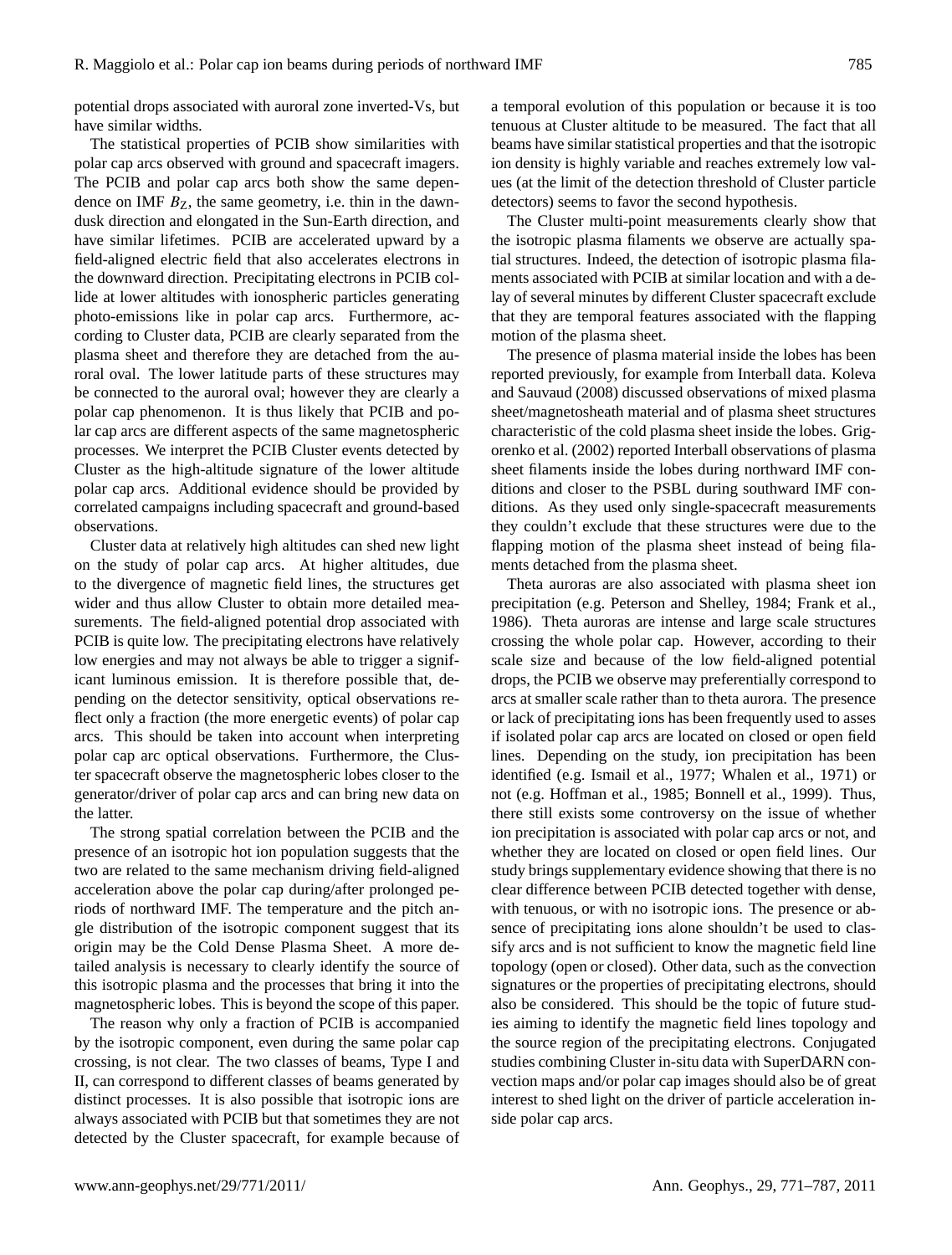*Acknowledgements.* Data analysis was done with the AMDA science analysis system provided by the Centre de Données de la Physique des Plasmas (CESR, Université Paul Sabatier, Toulouse) supported by CNRS and CNES. The authors are grateful to E. Penou for the development of CL, the Cluster CIS software, to the Cluster Active Archive for providing Cluster data, and to the CDAWEB for providing ACE data. R. Maggiolo is supported by a PRODEX/CLUSTER contract (PEA 90096). Marius Echim acknowledges support from the Belgian Office for Science (BELSPO) grant MO/35/031 and from ESA PECS grant 98049/2007.

Topical Editor R. Nakamura thanks two anonymous referees for their help in evaluating this paper.

## **References**

- Balogh, A., Carr, C. M., Acuña, M. H., Dunlop, M. W., Beek, T. J., Brown, P., Fornacon, K.-H., Georgescu, E., Glassmeier, K.- H., Harris, J., Musmann, G., Oddy, T., and Schwingenschuh, K.: The Cluster Magnetic Field Investigation: overview of in-flight performance and initial results, Ann. Geophys., 19, 1207–1217, [doi:10.5194/angeo-19-1207-2001,](http://dx.doi.org/10.5194/angeo-19-1207-2001) 2001.
- Bergmann, R., Roth, I., and Hudson, M. K.: Linear stability of the H<sup>+</sup>-O<sup>+</sup> two-stream interaction in a magnetized plasma, J. Geophys. Res., 93, 4005–4020, 1988.
- Bonnell, J., Elphic, R. C., Palfery, S., Strangeway, R. J., Peterson, W. K., Klumpar, D., Carlson, C. W., Ergun, R. E., and McFadden, J. P.: Observations of polar cap arcs on FAST, J. Geophys. Res., 104, 12669–12682, 1999.
- Burke, W. J., Hardy, D. A., Rich, F. J., Gussenhoven, M. S., and Kelley, M. C.: Electric and magnetic field characteristics of discrete arcs in the polar cap, J. Geophys. Res., 87, 2431–2443, 1982.
- Chang, T. and Coppi, B.: Lower hybrid acceleration and ion evolution in the suprauroral region, Geophys. Res. Lett., 8, 1253– 1256, 1981.
- Davis, T. N.: Negative Correlation between Polar-Cap Visual Aurora and Magnetic Activity, J. Geophys. Res., 68, 4447–4453, 1963.
- Décréau, P. M. E., Fergeau, P., Krasnoselskikh, V., Le Guirriec, E., Lévêque, M., Martin, Ph., Randriamboarison, O., Rauch, J. L., Sené, F. X., Séran, H. C., Trotignon, J. G., Canu, P., Cornilleau, N., de Fraudy, H., Alleyne, H., Yearby, K., Mögensen, P. B., Gustafsson, G., André, M., Gurnett, D. C., Darrouzet, F., Lemaire, J., Harvey, C. C., Travnicek, P., and Whisper experimenters (Table 1): Early results from the Whisper instrument on Cluster: an overview, Ann. Geophys., 19, 1241–1258, [doi:10.5194/angeo-19-1241-2001,](http://dx.doi.org/10.5194/angeo-19-1241-2001) 2001.
- De Keyser, J., Maggiolo, R., and Echim, M.: Monopolar and bipolar auroral electric fields and their effects, Ann. Geophys., 28, 2027–2046, [doi:10.5194/angeo-28-2027-2010,](http://dx.doi.org/10.5194/angeo-28-2027-2010) 2010.
- Elphinstone, R. D., Jankowska, K., Murphree, J. S., and Cogger, L. L.: The configuration of the auroral distribution for interplanetary magnetic field Bz northward. I - IMF Bx and By dependencies as observed by the Viking satellite, J. Geophys. Res., 95, 5791–5804, 1990.
- Engwall, E., Eriksson, A. I., Cully, C. M., André, M., Puhl-Quinn, P. A., Vaith, H., and Torbert, R.: Survey of cold ionospheric outflows in the magnetotail, Ann. Geophys., 27, 3185–3201, [doi:10.5194/angeo-27-3185-2009,](http://dx.doi.org/10.5194/angeo-27-3185-2009) 2009.
- Ergun, R. E., Carlson, C. W., McFadden, J. P., Mozer, F. S., Delory, G. T., Peria, W., Chaston, C. C., Temerin, M., Elphic, R., Strangeway, R., Pfaff, R., Cattell, C. A., Klumpar, D., Shelley, E., Peterson, W., Moebius, E., and Kistler, L.: FAST satellite observations of electric field structures in the auroral zone, Geophys. Res. Lett., 25, 2025–2028, 1998.
- Frank, L. A., Craven, J. D., Gurnett, D. A., Shawhan, S. D., Burch, J. L., Winningham, J. D., Chappell, C. R., Waite, J. H., Maynard, N. C., and Sugiura, M.: The theta aurora, J. Geophys. Res., 91, 3177–3224, 1986.
- Fujimoto, M., Nishida, A., Mukai, T., Saito, Y., Yamamoto, T., and Kokubun, S.: Plasma entry from the flanks of the near-Earth magnetotail: Geotail observations in the dawnside LLBL and the plasma sheet, J. Geomagn. Geoelectr., 48, 711–727, 1996.
- Grigorenko, E. E., Fedorov, A., and Zelenyi, L. M.: Statistical study of transient plasma structures in magnetotail lobes and plasma sheet boundary layer: Interball-1 observations, Ann. Geophys., 20, 329–340, [doi:10.5194/angeo-20-329-2002,](http://dx.doi.org/10.5194/angeo-20-329-2002) 2002.
- Gussenhoven, M. S.: Extremely high latitude auroras, J. Geophys. Res., 87, 2401–2412, 1982.
- Gustafsson, G., Bostrom, R., Holback, B., Holmgren, G., Lundgren, A., Stasiewicz, K., Ahlen, L., Mozer, F. S., Pankow, D., Harvey, P., Berg, P., Ulrich, R., Pedersen, A., Schmidt, R., Butler, A., Fransen, A. W. C., Klinge, D., Thomsen, M., Falthammar, C.-G., Lindqvist, P.-A., Christenson, S., Holtet, J., Lybekk, B., Sten, T. A., Tanskanen, P., Lappalainen, K., and Wygant, J.: The Electric Field and Wave Experiment for the Cluster Mission, Space Sci. Rev., 79, 137–156, 1997.
- Hoffman, R. A., Heelis, R. A., and Prasad, J. S.: A sun-aligned arc observed by DMSP and AE-C, J. Geophys. Res., 90, 9697–9710, 1985.
- Ismail, S. and Meng, C.-I.: A classification of polar cap auroral arcs, Planet. Space Sci., 30, 319–330, 1982,
- Ismail, S., Wallis, D. D., and Cogger, L. L.: Characteristics of polar cap sun-aligned arcs, J. Geophys. Res., 82, 4741–4749, 1977.
- Kletzing, C., Cattell, C., Mozer, F. S., Akasofu, S.-I., and Makita, K.: Evidence for electrostatic shocks as the source of discrete auroral arcs, J. Geophys. Res., 88, 4105–4113, 1983.
- Koleva, R. and Sauvaud, J.-A.: Plasmas in the near-Earth magnetotail lobes: Properties and sources, J. Atmos. Terr. Phys., 70, 2118–2131, 2008.
- Kullen, A., Brittnacher, M., Cumnock, J. A., and Blomberg, L. G.: Solar wind dependence of the occurrence and motion of polar auroral arcs: A statistical study, J. Geophys. Res., 107, SMP 13-1, 2002.
- Lassen, K. and Danielsen, C.: Quiet time pattern of auroral arcs for different directions of the interplanetary magnetic field in the Y-Z plane, J. Geophys. Res., 83, 5277–5284, 1978.
- Maggiolo, R., Sauvaud, J. A., Fontaine, D., Teste, A., Grigorenko, E., Balogh, A., Fazakerley, A., Paschmann, G., Delcourt, D., and Rème, H.: A multi-satellite study of accelerated ionospheric ion beams above the polar cap, Ann. Geophys., 24, 1665–1684, [doi:10.5194/angeo-24-1665-2006,](http://dx.doi.org/10.5194/angeo-24-1665-2006) 2006.
- Makita, K., Meng, C.-I., and Akasofu, S.-I.: The Shift of the Auroral Electron Precipitation Boundaries in the Dawn-Dusk Sector in Association with Geomagnetic Activity and Interplanetary Magnetic Field, J. Geophys. Res., 88, 7967–7981, 1983.
- Makita, K., Meng, C.-I., and Akasofu, S.-I.: Transpolar auroras, their particle precipitation, and IMF B(y) component, J. Geo-